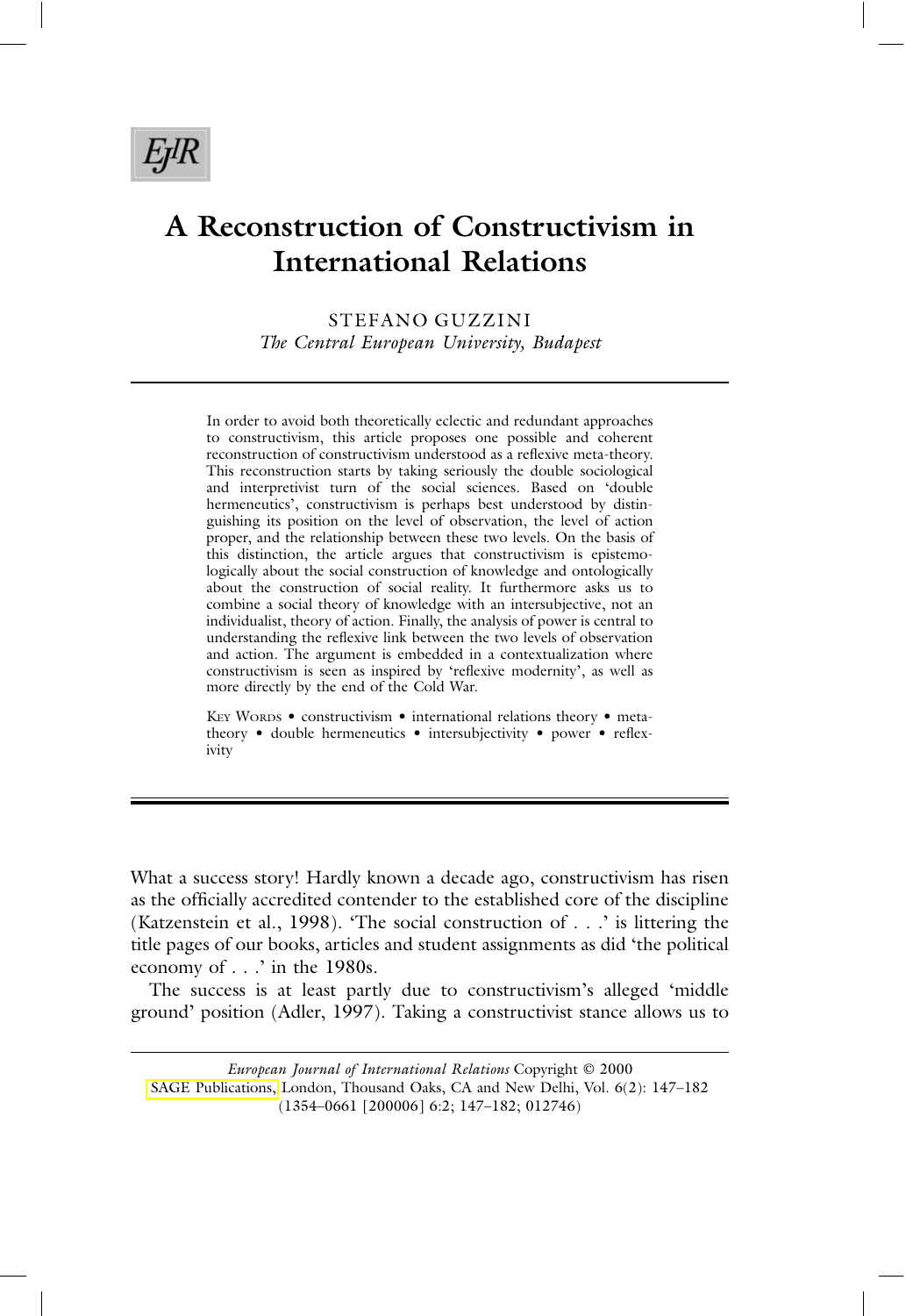be critical towards, or at least innovative with regard to, the mainstream. And yet it does not succumb to the sirens of poststructuralism, which critics have turned into a radical idealist position, increasingly emptied of any intelligible meaning. Put more positively, constructivism promises to make significant contributions to the theoretical debate in International Relations. For some time already, and including many mainstream scholars, this debate has aimed at avoiding the pitfalls of the extremes of empiricism and idealism, of individualism and holism, or of single truth and relativism. Hence, rather than 'seizing' a middle ground in theoretical debates left vacant, constructivism was allowed to become its legitimate tenant.

The new prominence of constructivism comes at a price, however. It is only one step to reverse the relationship between constructivism and the middle ground — although constructivist positions are part of this middle ground, not all theorizing on the middle ground is constructivist. In other words, the success was paid for by a neglect of some of the basic ideas of constructivism.

As a result, 'the social construction of . . .' is often either eclectic or redundant. Eclecticism shows up when constructivism has become a general category out of which many researchers pick and choose their particular version without necessarily looking at the theoretical coherence of the final product. Redundancy applies when a constructivist touch adds some face lift to already existing approaches. This happens, for instance, when constructivism is said to refer to the claim that ideas, besides material matters, have an impact on politics. As such, it would differ from 'rationalism' in that this impact is not necessarily reducible to calculated strategic action. It would differ from pure 'idealism' in that these ideas do not come about in a vacuum (see the well-coined title by Risse-Kappen,  $1994$ ) — they are embedded in a historical context and need an institutional support to be effective. Moreover, ideas and their institutional support can affect the preferences and interests of actors. If that were all, Stephen Krasner's (1982) analysis of the feedback of regimes on actor preferences would make out of him an early constructivist (not that he might care much about labelling). But if that were all, why bother to study constructivism? Life is short.

Against this tendency of eclectic or redundant use, this article looks for theoretical coherence, and tries to rebuild bridges to empirical research. What follows offers a systematic rethinking of constructivist tenets. It will hence not provide yet another survey of constructivism. It does not look for a basic common denominator of constructivism shared by all scholars who so call themselves. This undertaking has undoubted merits as a first step for gathering information about a new research programme. But more recent attempts have also shown its limits. The sheer diversity seems to make the category of constructivism explode. Consequently, the plethora of recent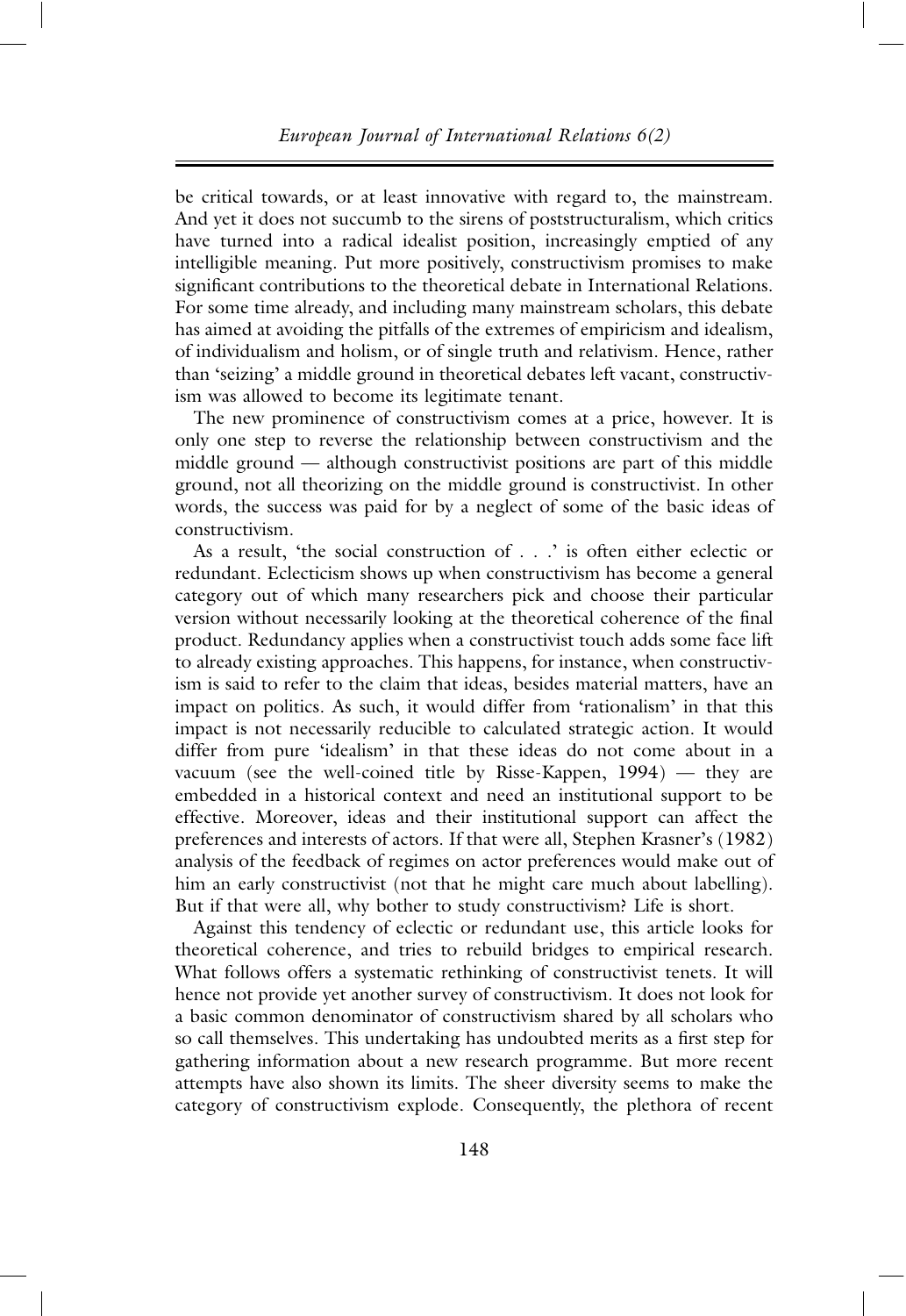survey articles decided to give constructivism a better coherence either by emphasizing a single particular view (Adler, 1997), by picking out particular approaches for discussion (Checkel, 1998) or by providing typologies (Hopf, 1998). Although this article shares some of these endeavours, it more explicitly wants to offer one coherent, although not the only possible, *reconstruction* of constructivism, understood solely as an explanatory metatheory.<sup>1</sup>

The present *reconstruction* emphasizes two major inspirations of recent 'middle-ground' theorizing, namely the interpretivist and the sociological turns in the social sciences. Taking the interpretivist turn seriously means to start from the idea of meaningful action, and hence from the difference between social sciences which need to interpret an already interpreted world, and natural sciences who need not (Schutz, 1962 [1953]). Theorizing must therefore conceptualize the level of common-sense action apart from second-order action (or, observation). Most importantly, it must analyse their relationship. Again setting the social world apart from the natural, our understandings of people and their action can make a real difference to the latter. For instance, being identified as an opportunist state representative influences options in future negotiations. Moreover, human beings — but not natural phenomena — can become reflexively aware of such attributions and influence their action in interaction with them. This 'looping effect' (Hacking, 1999: 34) is one of the reasons for the importance of 'identity' in constructivist writings, theoretically and empirically.

Taking the sociological turn seriously implies that meaningful action (and hence also the knowledge of both agent and observer) is a social or intersubjective phenomenon. It cannot be reduced to cognitive psychology or to choice, based on interests. Instead, the sociological turn emphasizes the social context within which identities and interests of both actor and acting observer, are formed in the first place. Finally, it means that the relationship between the two has in itself to be problematized, i.e. the relationship between the social world and the social construction of meaning (including knowledge).

In other words, the present reconstruction understands *constructivism in terms both of a social construction of meaning (including knowledge), and of the construction of social reality*. It proceeds in two steps. A first section aims at contextualizing the recent sociological and interpretivist turn in the social sciences. I will argue that the recent success of constructivism can be linked to the double context of what Ulrich Beck has called 'reflexive modernity' which affected all social sciences, as well as of the end of the Cold War which touched more particularly on IR. The main second section presents three central tenets of constructivism, coherently reconstructed from the double turn in the social sciences. The article argues that constructivism implies first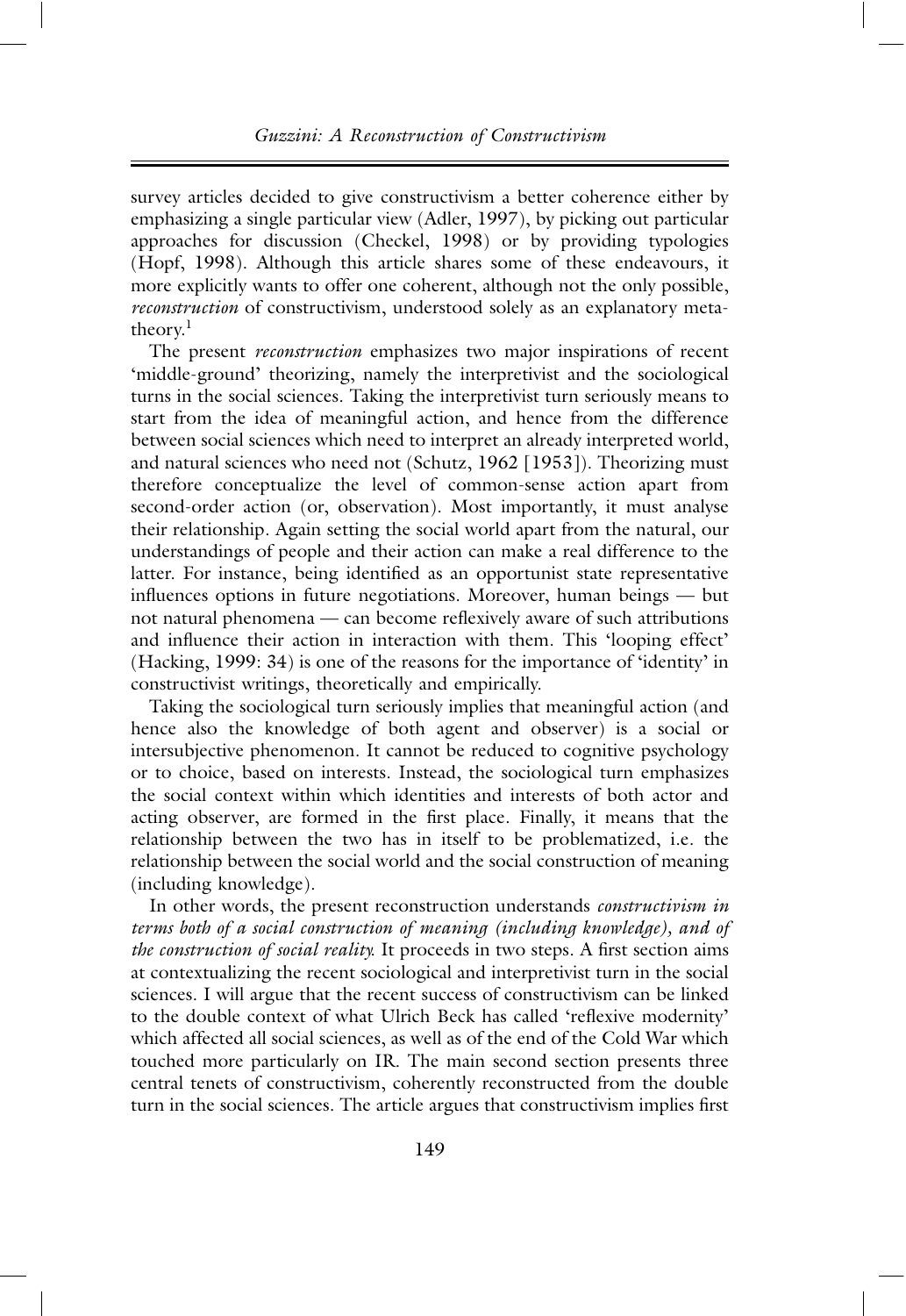a double hermeneutical position at the level of observation and, second, an intersubjective theory of action. It must avoid mixing an intersubjective theory of knowledge with an individualist theory of action (for a related critique of regime theory, see Kratochwil and Ruggie, 1986).

Third, and given the 'looping effect', the relationship between observation and action proper needs to be problematized in a 'reflexive' way. This reflexivity raises questions about the relation between meaning/knowledge and power which nearly all recent constructivist approaches, in contrast to their poststructuralist predecessors, tend to neglect. Hence, the central issue of power stressed by just one analyst (Hopf, 1998) is, as I will argue, not so much a question of research taste as of theoretical logic. For, if social constructivism is fundamentally stating that the present is not determined by the 'nature' of things, then it is analytically akin to power analysis which is always about a counter-factual and how things could have been different (Baldwin, 1985: 22). If meaning attribution and the social world are in interaction, then the political status quo and the legitimacy of public action fundamentally depend on this interaction, on this construction.

Reflexivity is then perhaps the central component of constructivism, a component too often overlooked. This article is, to some extent, an attempt to show how constructivism in IR is harking back to some ideas expressed earlier by Keohane (1989 [1987]) in his distinction between rationalism and reflectivism (for all its shortcomings in providing only a residual category for the latter), or by Neufeld (1993) or, outside IR, in the social theory of Ian Hacking (1999) or of Pierre Bourdieu (see in particular Bourdieu, 1990; Bourdieu and Wacquant, 1992).<sup>2</sup>

## *Origins of Constructivism in IR: Reflexive Modernity and the End of the Cold War*

New intellectual developments within an academic community, such as constructivism in IR, can always be seen as the product of a double conjuncture. On the one hand, they are embedded in historical developments outside of the academic community. On the other hand, they reflect the structure and content of the debates that define the identity of an academic community itself. Shifts in theoretical attention are the reaction and adaptation of (at least a part of) the academic community to intellectual fads and achievements, inside and outside the discipline, as well as to peer pressure and to employment patterns for the professional academic.

In the following, I will first attempt to delineate several 'external' lineages, before the next section will discuss the tenets of constructivism against the disciplinary background within which it developed. A caveat is needed, however. I cannot establish whether these lineages were indeed the ones that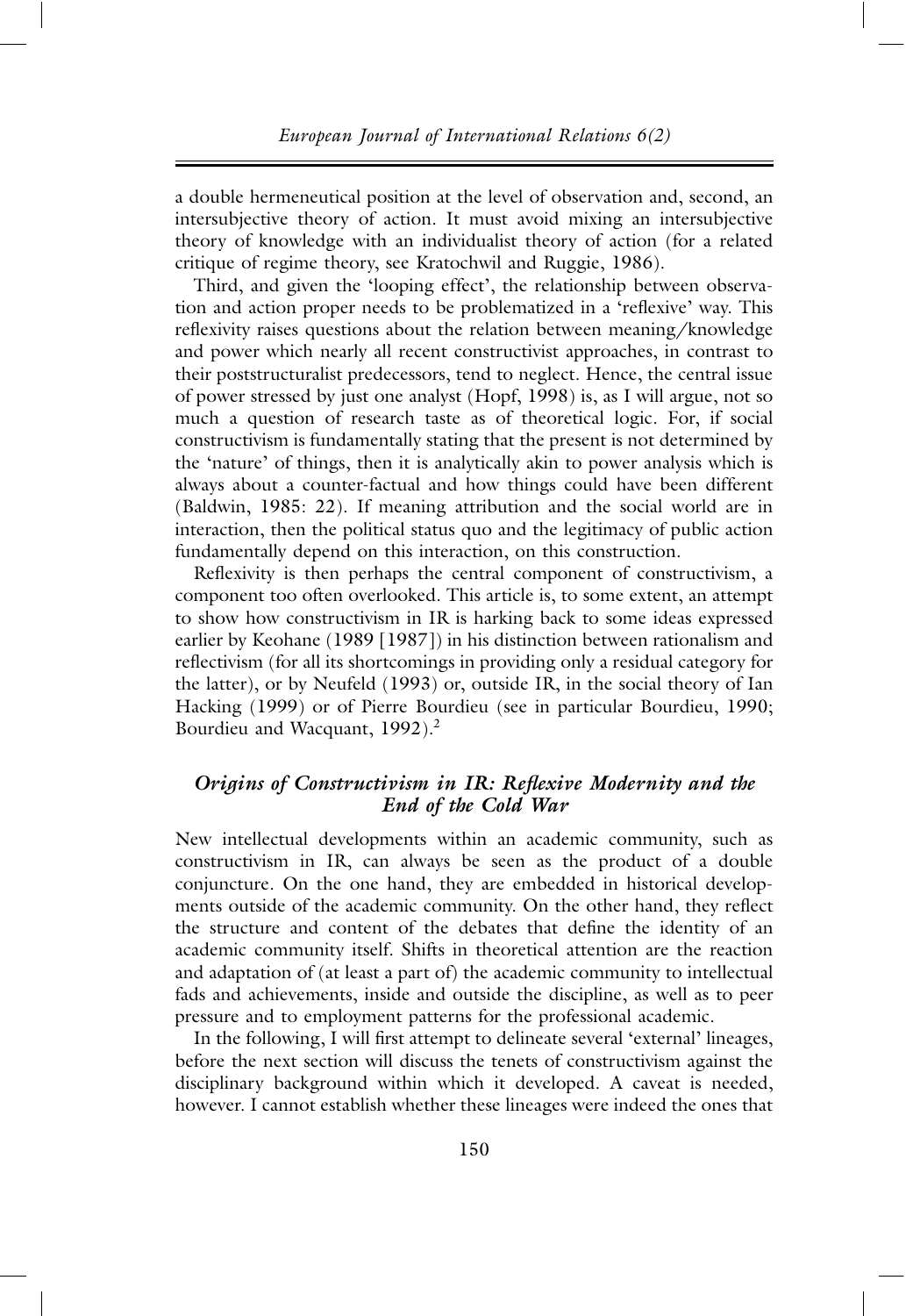have influenced all or a certain number of constructivists, directly or indirectly, because this would require other empirical work on the production of knowledge in International Relations. Consequently, my reading is as much a possibility of understanding the historical and intellectual background of constructivism.

Two historical developments merit to be mentioned for the understanding of constructivism in IR. First, I would relate the emergence of constructivism to what Ulrich Beck (1986: 14, and passim) calls 'reflexive modernity'. This refers to the increasing awareness of the inherent limits and ambiguities of technical and social progress, an awareness dating back to the beginning of the 20th century. The second important historical context was intrinsically tied to the internal debates in IR, looking here at an incomparably shorter time-span — constructivism has undoubtedly profited from the *certitude of possible change* that swept over Europe, in particular during the second détente and the end of the Cold War.

#### *Reflexive Modernity*

For some it might sound far-fetched to invoke long-term historical changes or, as for the second origin, a prevailing *Zeitgeist* as a background for the understanding of a specific meta-theoretical shift in a social science. But then, despite claims to the contrary, scientists are no isolated lot. Moreover, there is an internal connection between a more hermeneutical, indeed 'double hermeneutical' (see later) move in scientific explanations, and the understanding that modernity has become reflexive to itself. Both render problematic the self-awareness of the scientist, and of modern (wo)man, respectively.

Societies, mainly in Western Europe and North America, have known a resurgence of pessimistic ideologies or moods during recent decades. This shift in attitudes is characterized by a critique of modern industrial societies, if not of modernity as such. For many of its critiques, modernity is understood as the belief that, with its technical capacities, humankind can assure never ending progress. Moreover, modernity is taken to be a basically individualist project where the rational ego is the sole protagonist of history. Or as Raymond Aron (1969: 287) once put it, the disillusion with progress stems from the very source of modernity, 'the Promethean ambition', that he finds exemplified in Descartes — the ambition of becoming masters and owners of nature, including human nature, through science and technology.

The origins of the demise of this faith in progress can, among other things, be found in recent ecological disasters, famines with ever increasing death rates, or the threat of a nuclear Armageddon. If rationality cannot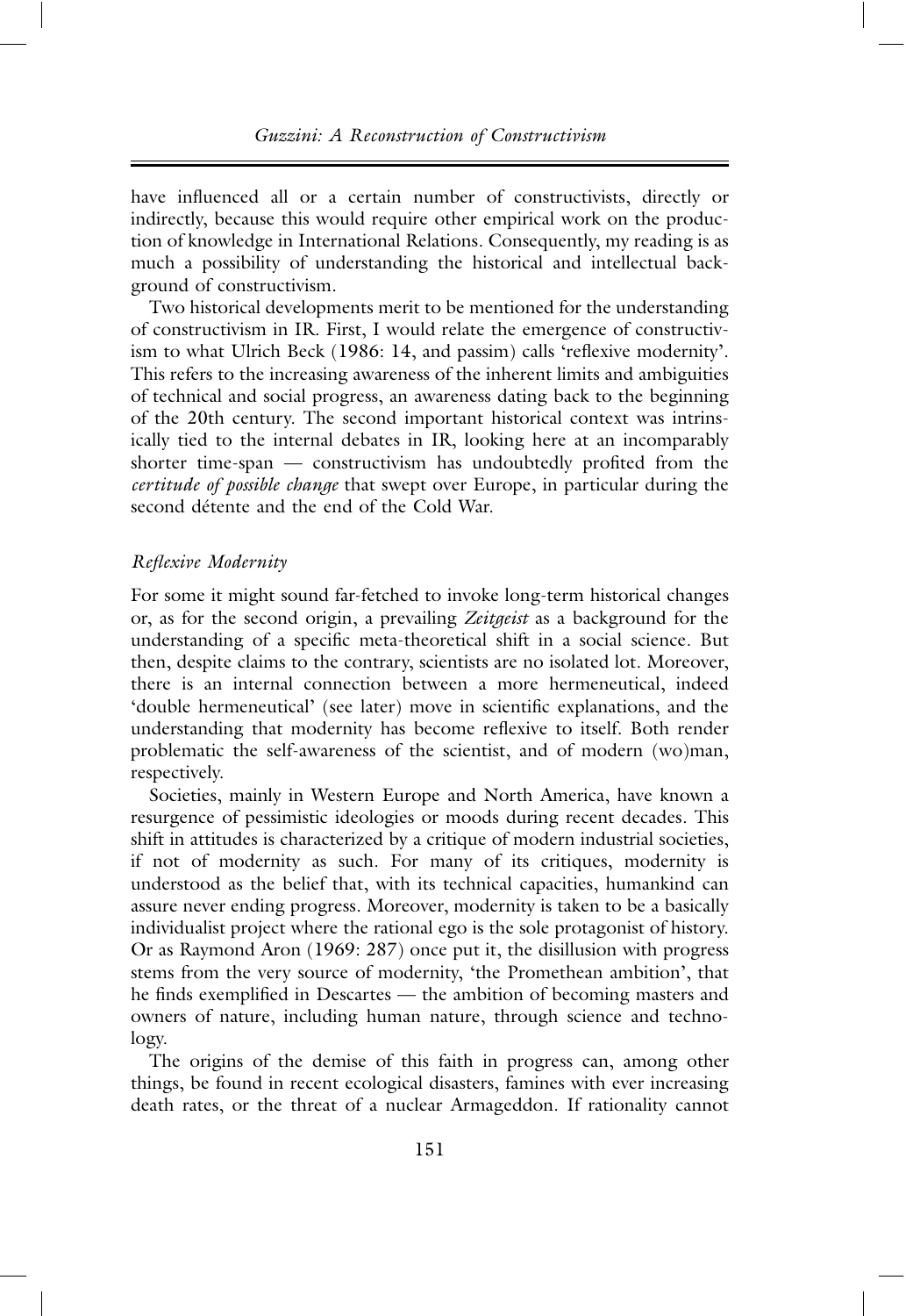solve these plights, if technocratic action is indeed often the cause of these disasters, then, so the argument goes, the Enlightenment project, or rationalism *tout court*, is no longer a way forward. Postmodernity refers to this kind of hangover after the ebriety of progress. It also alludes to the attempt to 'think the unthinkable', since it is compelled to think in categories mainly borrowed from the Enlightenment; and yet it must invent new ones to show us a way 'beyond' them.

This civilizational pessimism is not exactly new. Its roots are to be found at the turn of the century, when Max Weber already had to struggle with humankind's 'disenchantment'.<sup>3</sup> (Wo)Mankind was both producing incomparable riches and the iron cage of bureaucracy. The increase of individual and social power was not matched by any increase in moral certitudes. On the contrary, we have lost both the mysteries of the for ever unknown, and the comfort of the all-encompassing gospel — different Gods are fighting each other.

But whereas most critiques of modernity never envisaged leaving modernity itself, today some claim to do so. This claim, in turn, has been opposed by many who, in principle, would share the same assessment of present dangers. For the latter, however, the call to postmodernity is not the empirical and moral consequence of a bankrupt project of technological progress, but the internal and logical consequence of a mistaken understanding of modernity itself. For the Enlightenment is not about Reason with a capital R, but about reasoning. Reason, to be coherent with itself, must undermine itself in a dialectical movement, in which the truth of today will be replaced by another tomorrow, as in particular early members of the Frankfurt School have reminded us (Adorno and Horkheimer, 1969). Indeed, as Jürgen Habermas (1985) has repeatedly pointed out, this critique of a reason that no longer allows criticism of itself - a reason which has become a dogma - this very critique is the modern project *par excellence*.

Ulrich Beck has investigated the reason for which modernity could be mistaken for an already accomplished project. According to him, it is due to a fatal conceptual conflation of modernity and industrial society. We have come to believe in the myth that modernity has reached its apogee in the industrial society of the 19th and 20th centuries, 'with its schemes of labour and life, sectors of production, its thinking articulated in categories of economic progress, its conception of science and technology, its forms of democracy' (Beck, 1986: 15, my translation). Consequently, we have started to think that the problems of this form of social organization, as well as any critique of this society, must equal a critique of modernity.

By redefining modernity as an open project, by de-linking again industrial society from modernity, Beck proposes a different view of our present state. When modernization has overcome its traditional opponent, it turns against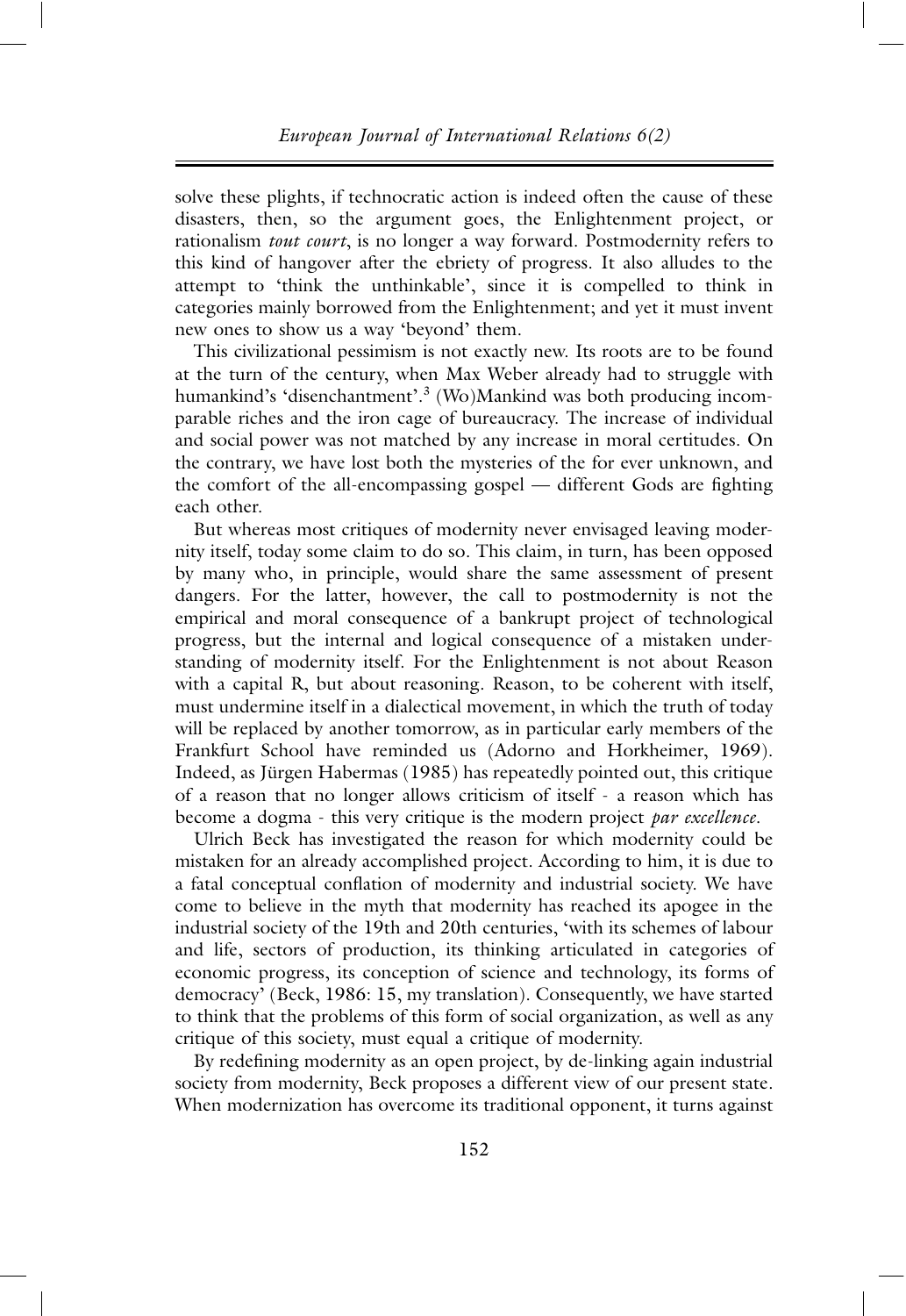itself. We are living in a world in which modernity has reached a new stage — it has become reflexive.

Constructivism in IR can be understood within this context of reflexive modernity. Particularly relevant for International Relations has been the sudden self-awareness of the (European) international society that it is only a particularistic one despite its global expansion during the 19th century. It could no longer assume or impose its rules as being universally shared.

After World War I, the relatively taken-for-granted diplomatic culture showed signs of a crisis which was later taken up by those realists with a more classical understanding of international relations, more historical and practical, than scientific and technical. A main concern lay in the recruitment of a foreign policy elite different from what Hans Morgenthau called the 'Aristocracy International'. Diplomacy was no longer in the hands of this transnational class, which shared a similar socialization and rules of conduct, and which would be in control of diplomatic recruitment. 'While the democratic selection and responsibility of government officials destroyed international morality as an effective system of restraint, nationalism destroyed the international society itself within which that morality had operated' (Morgenthau, 1948: 189). Also Henry Kissinger worried about the survival of the European international society in this context of a rise of particularism, nationalism in Europe and then decolonization elsewhere. 'When domestic structures — and the concept of legitimacy on which they are based — differ widely, statesmen can still meet, but their ability to persuade has been reduced for they no longer speak the same language' (Kissinger, 1969: 12). The lack of such a common language could jeopardize the very existence of a shared diplomatic culture and hence the possibility of Concert diplomacy.

More profoundly, decolonization reminded Western powers that the rules of this international society were not only made *by* them, but *for* them (Bull, 1989 [1984]). The arrival of the 'Third World' on the international scene made it impossible to overlook the fact that the international system was ruled in a way which had little to do with liberal principles, and that the story of economic progress had forgotten several parts of the world. Indeed, as some early dependency theoreticians argued, the wealth of the 'North' could be systematically based on certain conditions of backwardness in the 'South'. Early writings by R.B.J. Walker (1980), a scholar only later labelled poststructuralist, insisted on the relationship between the Western crisis of confidence and the difficulties of the West to talk in the name of a universe it was told it no longer represented.

Being put in front of a mirror which showed a rather unflattering picture of itself, Western philosophy and social science engaged in discussions and redefinitions of its own and hence others' identity (for a recent discussion on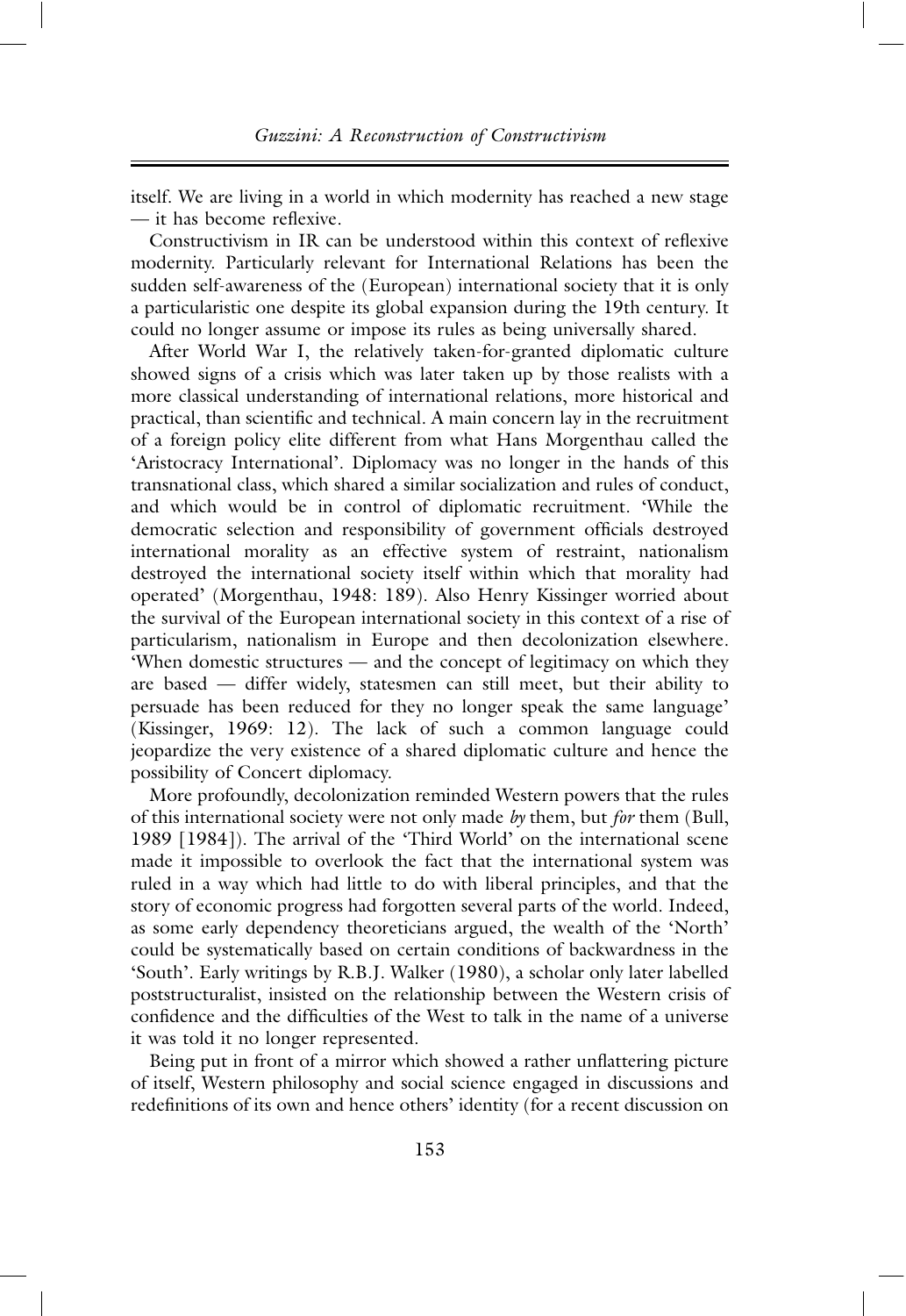identity, see in particular Sparti, 1996). In democratic theory, this shows up in the discussions about multicultural societies (Taylor, 1992; Kymlicka, 1995). More generally, it reverberates in the debates about the social construction of collective identities in the form of *Imagined Communities* (Anderson, 1991), and our construction of others, like Edward Said's (1979) *Orientalism*. In International Relations, poststructuralists deconstructed the practice of sovereignty as the historical solution to the problem of cultural pluralism and universalism (Walker, 1990, 1991, 1993; Bartelson, 1995). The importance of identity, and its analysis, became central issues for the empirical analysis of the social construction of others — be they labelled poststructuralist (Campbell, 1992) or constructivist (Neumann, 1995; Kratochwil and Lapid, 1996). Identity is also central for the sociological critique of rational choice approaches, which assumes that this socially constructed identity is causally prior to the definition of interests (e.g. Jepperson et al., 1996; Ruggie, 1998).

#### *The End of the Cold War*

It seems probably less debatable to relate the development of constructivist theories to the immediate historical background of the end of the Cold War, and not only because the most quoted article of constructivism has been explicitly referring to it (Wendt, 1992). For constructivism refers to a (social) 'World of Our Making' (Onuf, 1989). And a politically geared change of a stalemate that had lasted for half a century seemed to show that international structures were not objective. If, as Hacking (1999: 6) contends, social constructivism is basically about questioning the inevitability of the social status quo, then the unexpected fall of the wall gave new legitimacy to such claims, in particular since the change seemed to have been effected by actors who have become self-consciously aware of the dilemma situation in which the Cold War had trapped them.

Again, it was definitely not a new point that the international system could be understood as a social artefact. It is the basis of the English School of International Relations.<sup>4</sup> In a different vein, it had been hammered out by peace researchers all over the world for some time already. But during the 1980s, different versions of determinist and materialist approaches to understanding international affairs had taken the floor. In the aftermath of the Afghanistan invasion/Euromissile decision, East–West relations looked grim again and seemed to comfort all those who had said it from the start détente was a way to sell out national interests (a category that could be filled by virtually everything) which, in turn, would be better served by rearmament. For them, there was no way out of the security dilemma. In the absence of a forceful arbiter, state actors have to face the dilemma of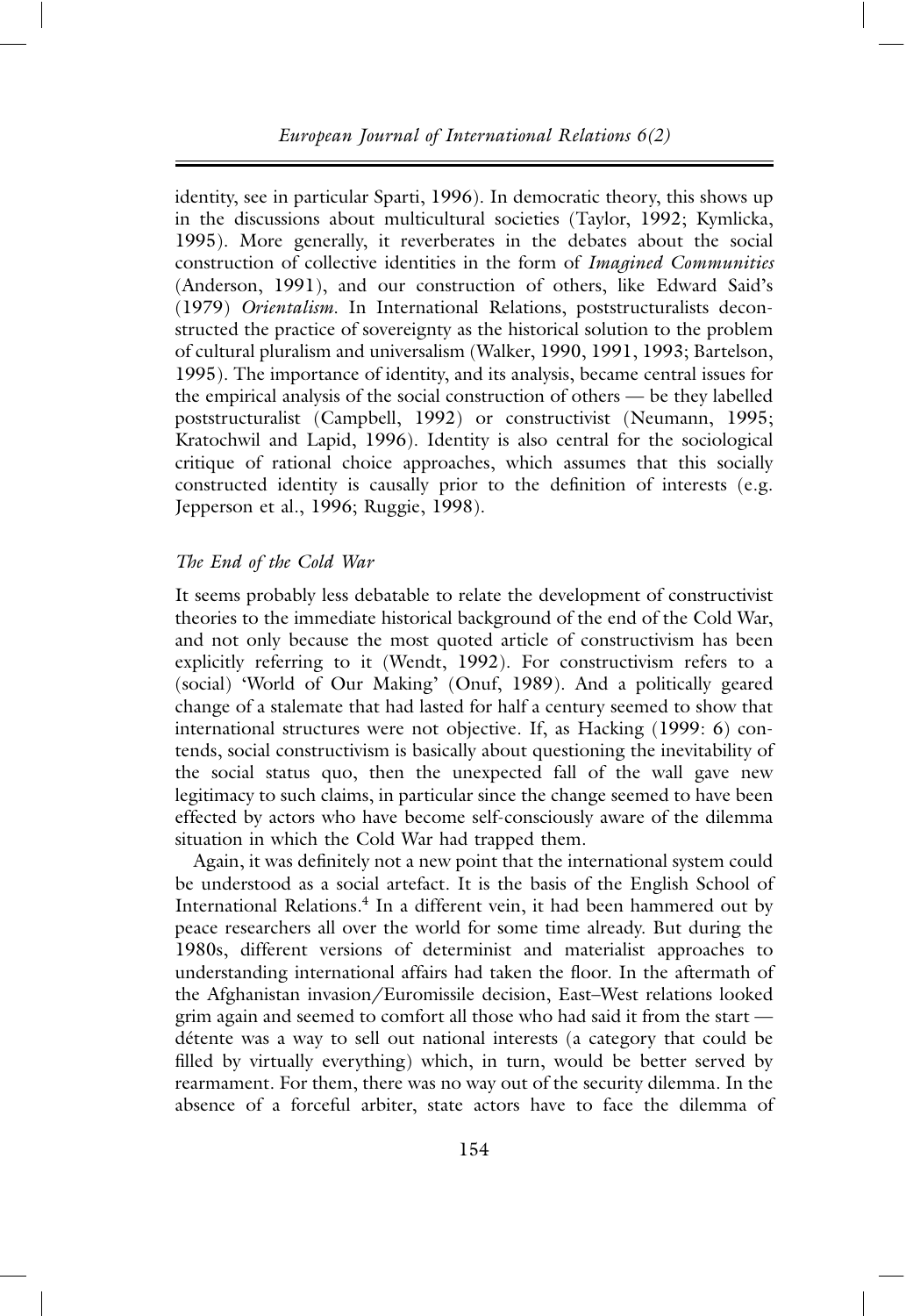choosing between two equally costly options — do not arm and you risk defeat (insecurity); arm and you risk escalation (insecurity). The Second Cold War of the 1980s tipped the balance in favour of the second choice.

With the end of the Cold War, the European continent moved beyond the security dilemma, at least for the time being. Disarm and you get deescalation. Gorbachev's 'New Thinking' showed that although states can meet instances of the security dilemma, this was no necessity. Nor was any single bilateral relation doomed to stay within it. This possibility of change is basic to the constructivist understanding of the international system.

Yet, there are two basic misunderstandings about the relationship between the understanding of change in world politics and constructivism in International Relations. The first misunderstanding reduces the constructivist challenge to a mere critique that international theories had been unable to predict the dramatic changes (Wohlforth, 1994/1995). That a single event is difficult to predict is something which could be expected. What spurred the constructivist critique was, rather, that prevailing theories did not even recognize the possibility that it would happen in the first place (for this critique, see Patomäki, 1992; Kratochwil, 1993; Koslowski and Kratochwil, 1994). For, according to constructivists, the end of the Cold War showed that the world of international relations is not fixed like the natural world, a world which exists independently of human action and cognition (including here the social phenomena of language and communication). The international system, usually described as being anarchical because it lacks a central government, is still a system whose rules are made and reproduced by human practices. Only these intersubjective rules, and not some unchangeable truths deduced from human nature or from international anarchy, give meaning to international practices.

The second misunderstanding consists in saying that constructivism is a form of pure volontarism. It would imply that we can construct any social world, simply by wanting it. As the previous argument indicated, however, rules and norms guide the behaviour of actors, and they are intersubjective, not individual. Change is to be conceptualized on this normative level, the legitimacy crisis in the USSR, not on a volontarist base, say Gorbachev's or Shevardnadze's vision, although individual volition obviously can play a role, and did so in this case.

### *Tenets of Constructivism in IR*

If neither the reference to reflexivity of modernity, nor the awareness of the social nature of the international system were new, why all that fuss about constructivism? The reasons can be found in the internal debates of the discipline. Whereas previous schools of similar content fought their battles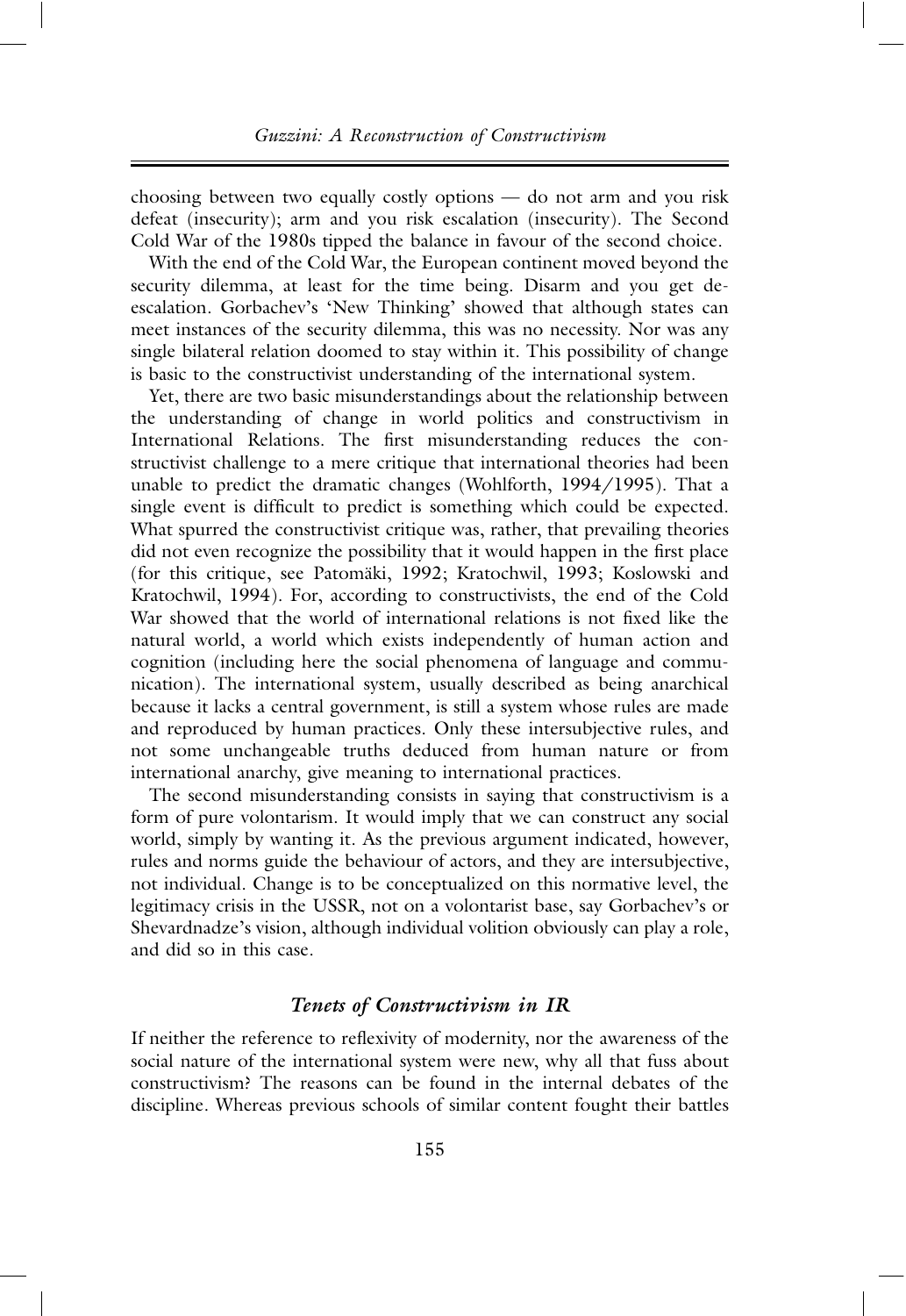on the level of policy analysis, this time the struggle was drawn into the meta-theoretical field. Constructivism combines many old hats with a willingness to challenge the scientific project of Mainstream International Relations, in particular in the version which became dominant in the 1980s. This assessment seems, at first hand, to contradict the statements of its most well-known representatives in the USA (Jepperson et al., 1996; Ruggie, 1998). But then, the disagreement is only apparent, since those scholars tend to sideline the problem. Jeffrey Checkel's (1998) reception is symptomatic of that stance. There, the Mainstream understanding of science is so widely defined that it begs actually the significant questions. Checkel defines it as a commitment to empirical research (and not pure philosophy) and a commitment to scientific criticism (and not relativism); two commitments easily shared by many who would yet ask for a departure from a more positivist understanding of science. For we need first to know which kind of empirical analysis and which type of scientific criticism we are talking about. These are typical middle ground questions — not only for constructivists.

In the following I would like to discuss three central tenets of constructivism which, if taken together, depart from established theorizing and empirical research by taking the interpretivist and the sociological turn in the social sciences seriously. Given the twofold interpreted character of the social world, these tenets refer to the level of observation, the level of action and their relationship. There is, at the level of observation, first and foremost the very core of *epistemological constructivism* which developed out of the critique of empiricism and positivism. Second, there is the closely related tenet of methodological intersubjectivity, or what one could call *sociological constructivism* which developed out of the critique of rational choice approaches. And finally, there is the central *concept and the analysis of power* in constructivism which functions as the reflexive link between observation and action. If the present status quo was not inevitable or naturally given, the very world-view of Mainstream IR, its definition of politics, and consequently the 'art of the possible' to cope with it, are challenged. The 'art of the possible' is a central theme of the concept of power. Constructivism is part of a wider definition of the international political agenda. Metatheories do matter both empirically and politically.

### *The Level of Observation: Epistemological Constructivism and Double Hermeneutics*

*Epistemological Constructivism*. Scholars who had so laboriously opened IR to new frontiers during the 1970s, had to watch how the success of Waltz's *Theory of International Politics* locked up the discipline again. It was a classical balance of power theory. Its success was due to the fact that it said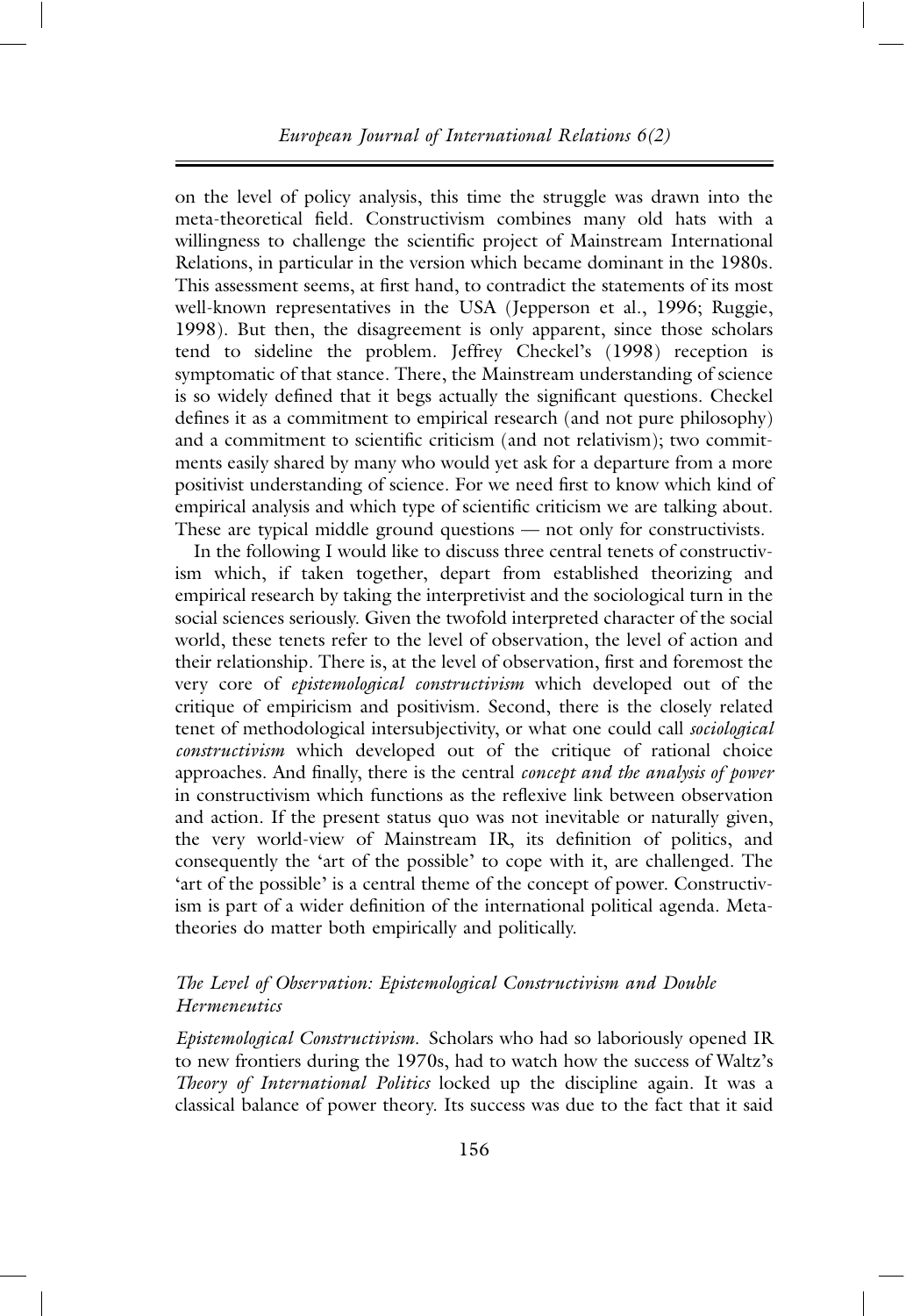much rehearsed things in a scientifically acceptable manner.<sup>5</sup> Waltz's book not only resurrected a very narrow definition of what was international, a very materialist conception of politics, but provided also a welcome 'scientific' definition of how to conduct theorizing and research (for a more detailed critique, see Guzzini, 1998: Ch. 9).

The critique therefore aimed at the meta-theoretical foundations of Waltz's new disciplinary wall. Indeed, one can say that Waltz's critiques used the debate around his book to force an inroad of meta-theoretical discussions into IR. Since Waltz's defence of scholarly criteria was taken from the standard methodology of economics, the critique focused on the potential shortcomings of this methodology — its positivism and empiricism (for its individualism, see the next section). Empiricism and positivism were understood in the following way. Empiricism meant that scholars could have direct access to empirical data, or, to put it more casually, 'data speak for themselves'. Positivism referred to the meta-theoretical position which, at least in principle, would adhere to methodological monism, that is, the idea that social and natural science are of the same kind; a position which includes a model of explanation where explanatory hypotheses are deduced from general probabilistic laws and tested empirically.

Curiously enough for all the ink spilled to denounce it, Waltz, as all true positivists, always rejected an easy empiricism. He certainly endorsed the notion that knowledge is not based on the extrapolation of empirical facts alone, but on concepts which define which fact is a fact. As Immanuel Kant, a philosopher much honoured by Waltz, had put it, categories are the condition for the possibility of knowledge. The task of a theory is a construction of *significant* data, which yield results for our understanding of, and action in, the world out there. Why then this recurring reference to empiricism?

Waltz's empiricist trait stems from his position on testing. He embraced Milton Friedman's (1953) pragmatic defence of testing — assumptions could well have nothing to do with reality; all that counted was that the explanations deduced from them had an empirical fit (weakening his own case, Waltz did explain at some length, though, why this turns out to be difficult even for his theory). And here an empiricist position creeps in by the back door — although we have no direct access to the outside world, and although our theories are only heuristic models with no claim to represent reality 'as it is', the testing procedure can be done on the neutral ground of empirical reality. When it comes to theory-building, data are theorydependent, but when it comes to theory-testing, data are data. (The interpretivist critique of this dilemma echoes Kuhn's classical critique of Popper.)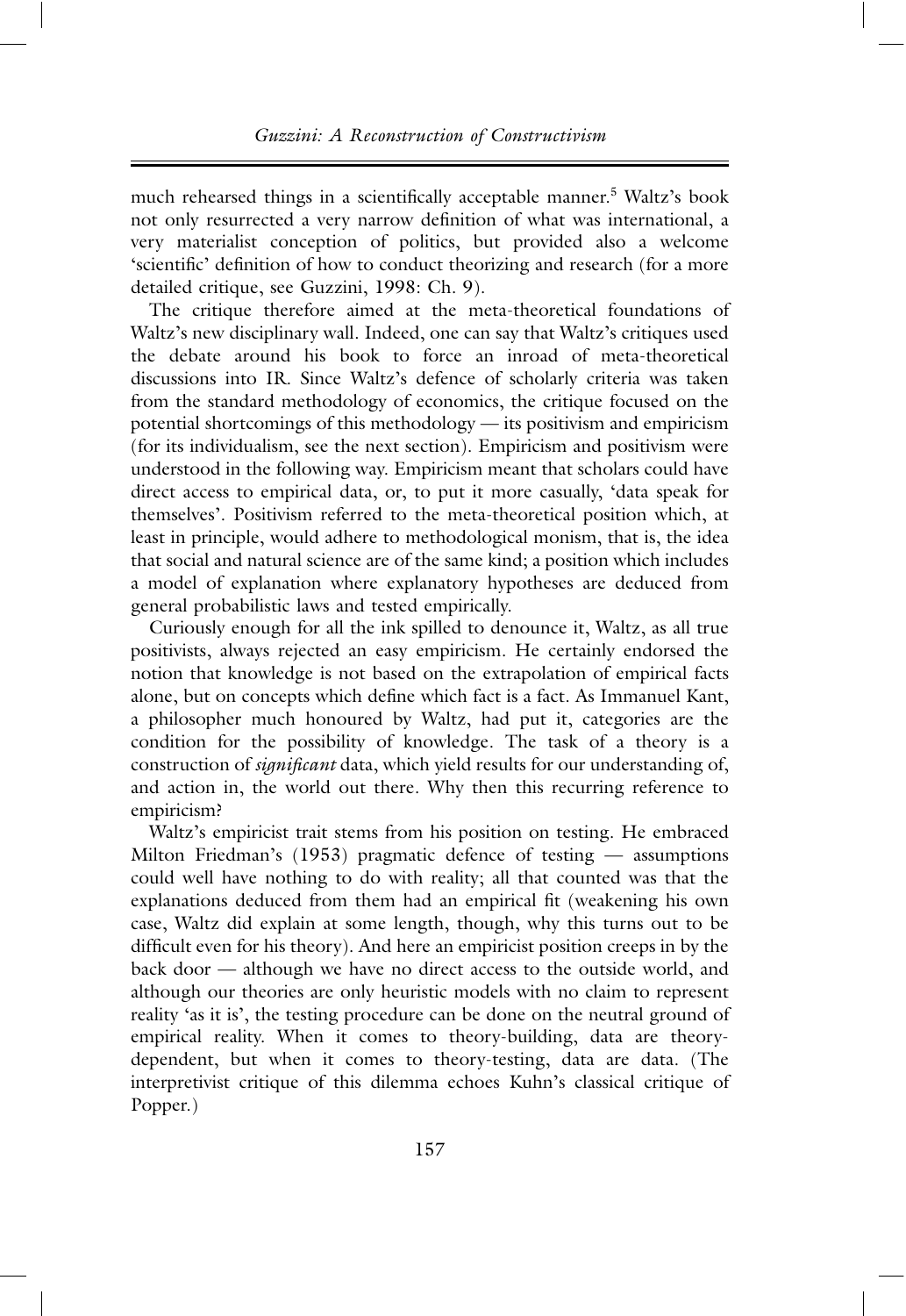But then, having opposed (this version of) falsificationism in the social sciences, does constructivism not fall into the trap of relativism and idealism? This question might be fruitfully assessed by relating it back to one of the main defenders of epistemological constructivism who is also well known in IR, Thomas Kuhn. Kuhn (1970 [1962]) had criticized the positivist view of science with an empirical analysis which showed that major scientific advances in the natural sciences were not the result of cumulation and rational debate where the theory with the better empirical fit had won, but incidences of what he called paradigm shifts (for the following, see in more detail Guzzini, 1998: 3—5, 119–20). New world-views or paradigms were accepted even before they explained something more than the formerly leading school of thought, to recall Lakatos' (1970: 116) definition of scientific progress. Even without necessarily addressing all the explanatory strength of the old one, new paradigms were accepted as potentially resolving central anomalies of the established research.

Indeed, for Kuhn, it seemed inappropriate to say that the shift to a heliocentric view of the world, for instance, explained simply more phenomena of the same kind. Rather, phenomena changed their meaning with each new school of thought. 'When Aristotle and Galilei looked at swinging stones, the first saw constrained fall, the second a pendulum' (Kuhn, 1970 [1962]: 121). Kuhn referred to this shift as a 'gestalt-switch'. In this case, two major schools of thought were relying on such different ontological assumptions that they were incommensurable, i.e. no neutral measure could be found to assess one against the other. Some major theoretical breakthroughs could imply the shift from one world-view to another, from one paradigm to another.

Kuhn's understanding of the production of knowledge requires, hence, an analysis of the social realm in which it takes place. According to Kuhn, paradigms fulfil two central functions (see also Gutting, 1980: 1—2). The first is the already mentioned epistemological function of providing a coherent set of assumptions, a world of meanings, that define legitimate research questions and significant research puzzles. Since paradigms provide the basic tools of researching and understanding the world, of science, that is, science, in turn, cannot correct the paradigm (Kuhn, 1970 [1962]: 122). Paradigms come as a whole and must be replaced as such. Furthermore, this already implies the second function of paradigms — they define the social subsystem of disciplines and what counts as legitimate research; they define the shared values and boundaries of a scientific community. Indeed, as Kuhn (1970 [1962]: 80) wrote, 'a paradigm governs, in the first instance, not a subject-matter, but a group of practitioners. Any study of paradigm directed or paradigm shattering research must begin by locating the responsible group or groups.'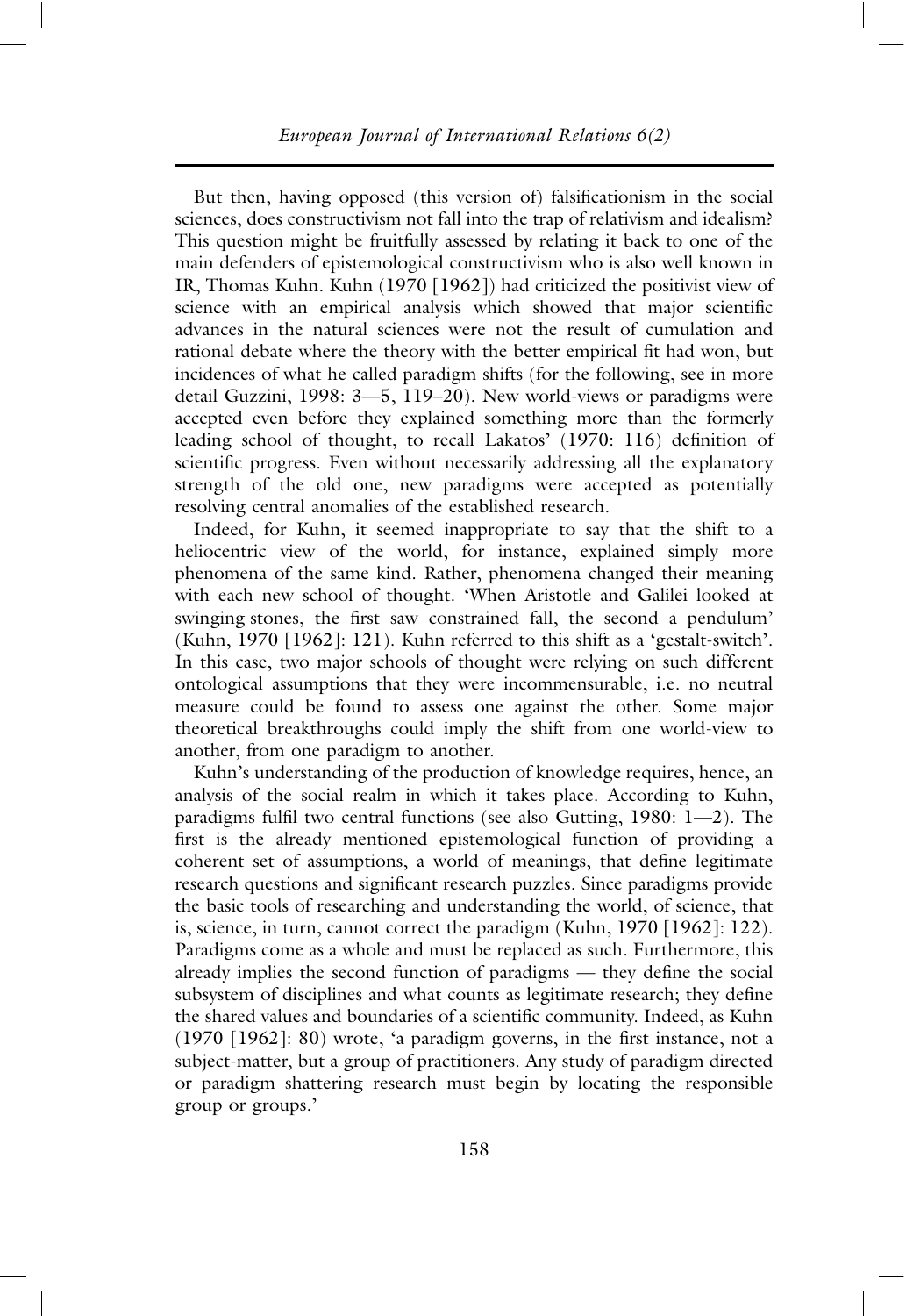Such a conception has been, erroneously I think, criticized for being relativistic, reducing science to 'mob-psychology' (Lakatos, 1970: 178). If paradigms, so the argument goes, with their holistic theory of meaning, are incommensurable, no rational deliberation is possible and hence 'anything goes'.

It is, of course, correct that Kuhn denies that there is a neutral language with which we can compare observations produced by different paradigms (Kuhn, 1970: 265). But only from a naturalist understanding of science does this result in the statement that no communication and debate, no reasoned rebuff, is possible (Bernstein, 1983). Kuhn himself likens scientific communities to language communities, and paradigm debates to (hermeneutical) language translations. The latter are open to the informed judgement of the community of scientific observers (Kuhn, 1970). We might accept that there is more than one correct translation, depending on the purpose and historical context of the translation. But, surely, some translations will be considered less well done or will not meet the consent of the observer. Indeed, they might be unintelligible to the respective audience. Hence, Kuhn and epistemological constructivism, for all their resistance against a naturalist conception of science, are not relativist, but conventionalist (although the stress between the two poles might be different in other constructivist approaches, see Merlingen, 1999).

Still does this not imply an ontological poverty, an idealist mirage? What does the real world mean for the constructivist? This criticism does not come from the more empiricist side, but from critical realism which suspects that putting epistemology in front of the meta-theoretical cart ends up in a shallow, mainly implicit ontology (Patomäki, 1996; Patomäki and Wight, 1999). In a sense this mirrors the criticism made against those constructivists, like Wendt, who do weigh ontological concerns more heavily, but are faulted for being shallow on the understanding of language and intersubjectivity cherished by more epistemology-focused constructivists (Zehfuß, 1998).

Constructivism does not deny the existence of a phenomenal world, external to thought. This is the world of brute (mainly natural) facts. It does oppose, and this is something different, that phenomena can constitute themselves as objects of knowledge independently of discursive practices. It does not challenge the possible thought-independent existence of (in particular natural) phenomena, but it challenges their language-independent observation. What counts as a socially meaningful object or event is always the result of an interpretive construction of the world out there. 'We construct worlds we know in a world we do not' (Onuf, 1989: 38). This construction is, however, not a kind of idiosyncratic will to knowledge. Our interpretations are based on a shared system of codes and symbols, of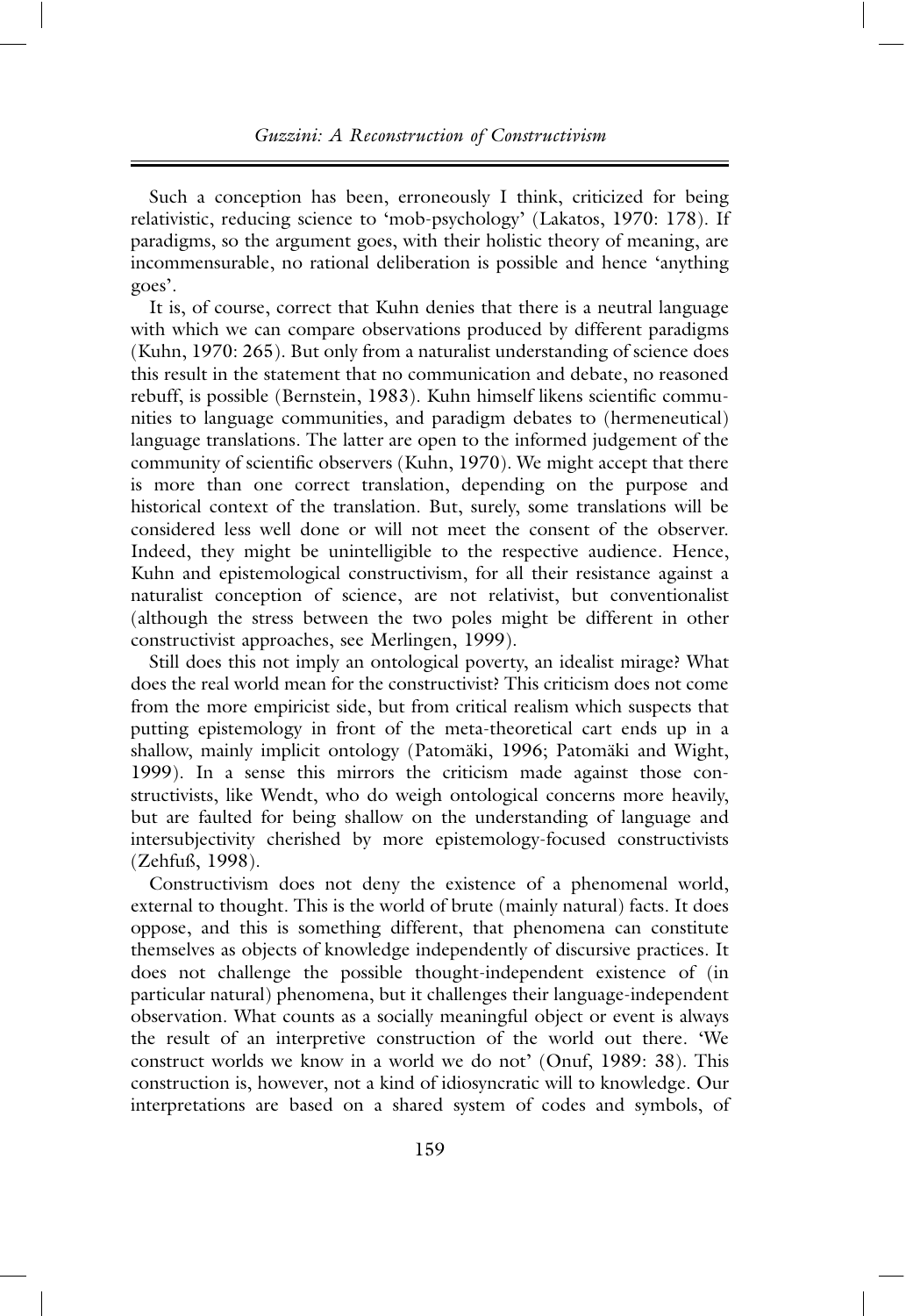languages, life-worlds, social practices. The knowledge of reality is socially constructed.

At the same time, constructivism, being in the hermeneutical tradition, distinguishes between the natural and social world. Ontologically speaking, it is a theory about the construction of social reality. Besides brute facts, there are some facts which exist only because we attribute a certain function or meaning to them. Searle (1995) relies heavily on the example of money which besides being a metal coin or a piece of paper becomes 'money' only through an attribution done by actors. In other words, if everybody ceased to believe that this piece of paper was money, it would no longer be (although it would still be a metal coin or a piece of paper). Searle calls these facts 'institutional' — they depend in their very existence, and not only in their observation, on an intersubjectively shared set of meanings.

Now, one reason why constructivists in IR, with the exception of Wendt perhaps, tend to be less concerned with ontological questions is that all they are concerned with are institutional, not brute facts. To this extent, constructivism claims either to be agnostic about the language-independent real world out there, or simply uninterested — it often is irrelevant for the study of society (the argument will get a bit more complicated later in the section on intersubjectivity).

To sum up, constructivism recalls against empiricism that observation is no passive recording or purely subjective perception, but that objects of knowledge are constructed. It would oppose epistemological idealism on the grounds that the principles of knowledge construction are not entirely internal to discourse, but socially constituted through practices (Bourdieu, 1980: 87). Finally, it holds against positivism that there is a qualitative difference between institutional and brute or natural facts, and it is the former, in their fundamental social quality, which command the interest of the social scientist. In a nutshell, constructivism, as understood here, is epistemologically about the *social construction of knowledge,* and ontologically about the *construction of social reality*. It is to the latter that we turn now.

*Double Hermeneutics*. The previous discussion on constructivist epistemology showed the intrinsic link between the epistemological and sociological level of analysis in constructivism. As Barry Barnes (1982) has argued, it is not particularly telling to look at how social sciences fit into Kuhn's scheme, but rather at what Kuhn's approach has to say about the social sciences. Constructivism does exactly this. As we will see in this section, it argues that any theory of action must be coupled with a theory of knowledge.

Basic to the interpretative or hermeneutical understanding of science is that the very human action which counts as significant in the social world,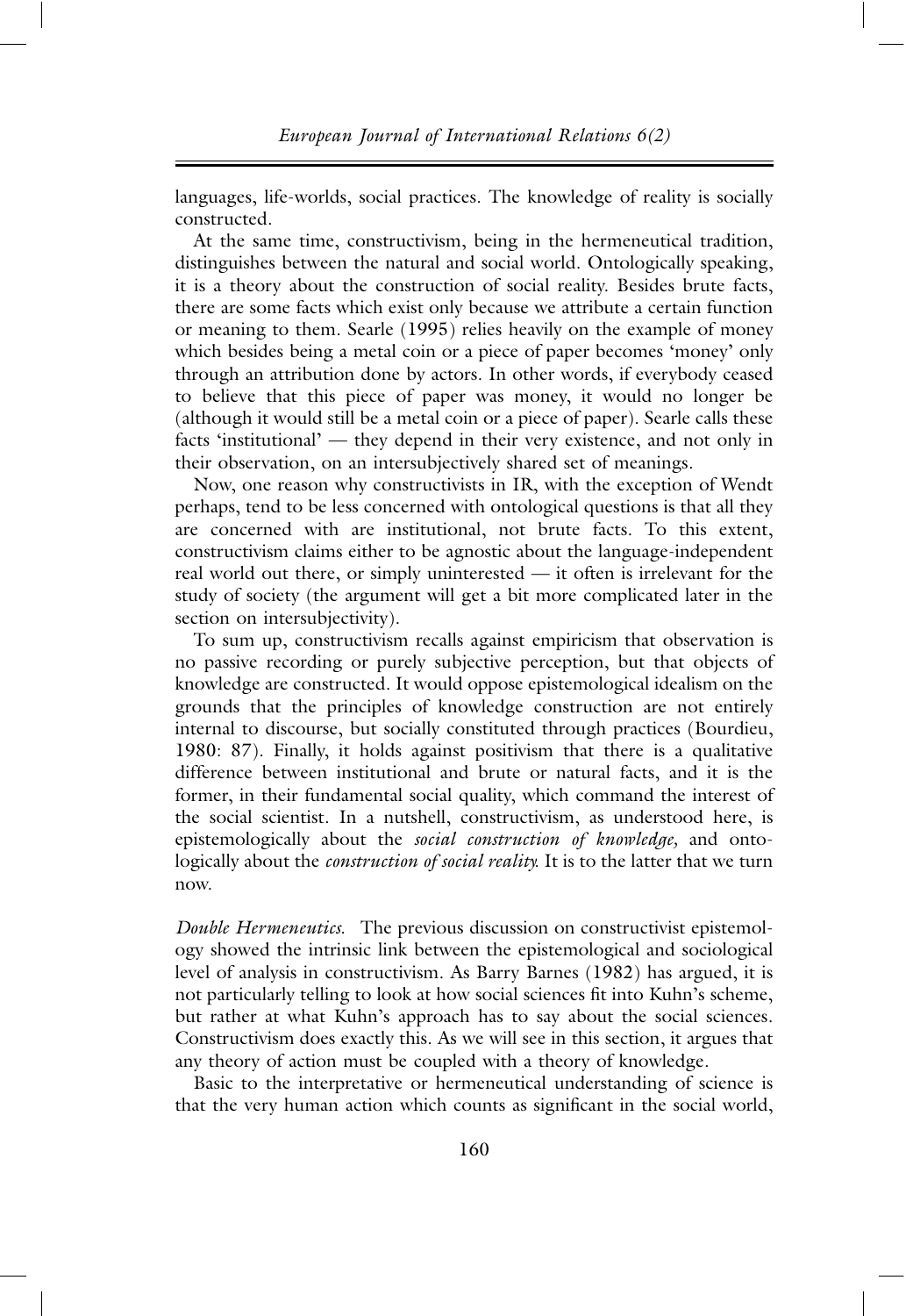cannot be apprehended without interpretation, that is, without understanding the meaning that is given to it (Weber, 1988 [1922]). When social scientists analyse a red traffic light, they are not interested in the electric circuit and technology that finally produces something we recognize as light with a certain colour (the natural world). They focus on its meaning for the actor and on its role and function within society. In other words, meaning is not limited to the actor itself, but must comprise the significance given to it by other actors, and also observers (Sparti, 1992: 102–3). Meaning is not something idiosyncratic to be studied through empathy. Moreover, when interpretative social scientists analyse the red light, they would resist the behaviouralist understanding of such an action. There, action is seen in a stimulus–reaction chain, similar to Skinner's rat experiments, in which the human decision-making is a black-box, a 'through-put'.

Imagine the following caricature. The traffic light turns red and a car stops while a person crosses the street. Whether one observes such an action in Italy or Germany, the explanation in terms of behaviouralism is always the same. But, as those traffic users combat proven in both countries can testify, the apparently equal actions might be profoundly different. In Germany, both persons were following certain rules, here the traffic code. In Italy, the red light is not necessarily a strong indicator of the driver's intention. In this particular event, the person crossing the street, a German tourist, had neither looked right nor left simply because his/her traffic light turned green. Having no eye-contact, which is the Italian convention for doublechecking the car driver's usual priority, the driver was forced to stop to avoid a traffic accident (a good example for brinkmanship strategies, too). Interpretative scholars would argue that the apparently equal actions meant something very different and that this difference is crucially relevant for the social sciences. Without retracing the actual meaning of social action, this scientifically significant difference would be overlooked.

Those interpretative approaches interested in social rules would, instead, be interested in the context of the society within which traffic comes to be regulated, and would try to understand why this convention of a red light was chosen, or out of what it developed, in the first place. The analysis would centre on the social and cultural context within which this rule or convention suggests a certain behaviour to individual actors. An actor coming from another society where such a convention does not exist would at first be at an utter loss to understand the meaning of the red traffic light. Hence, correct behaviour presupposes a type of background knowledge. Yet, even persons who do not understand the sign, still make sense of it within their world of understandings, their background knowledge. It is this interpretation which is crucial for understanding their action, independently of whether the action fits the context or not.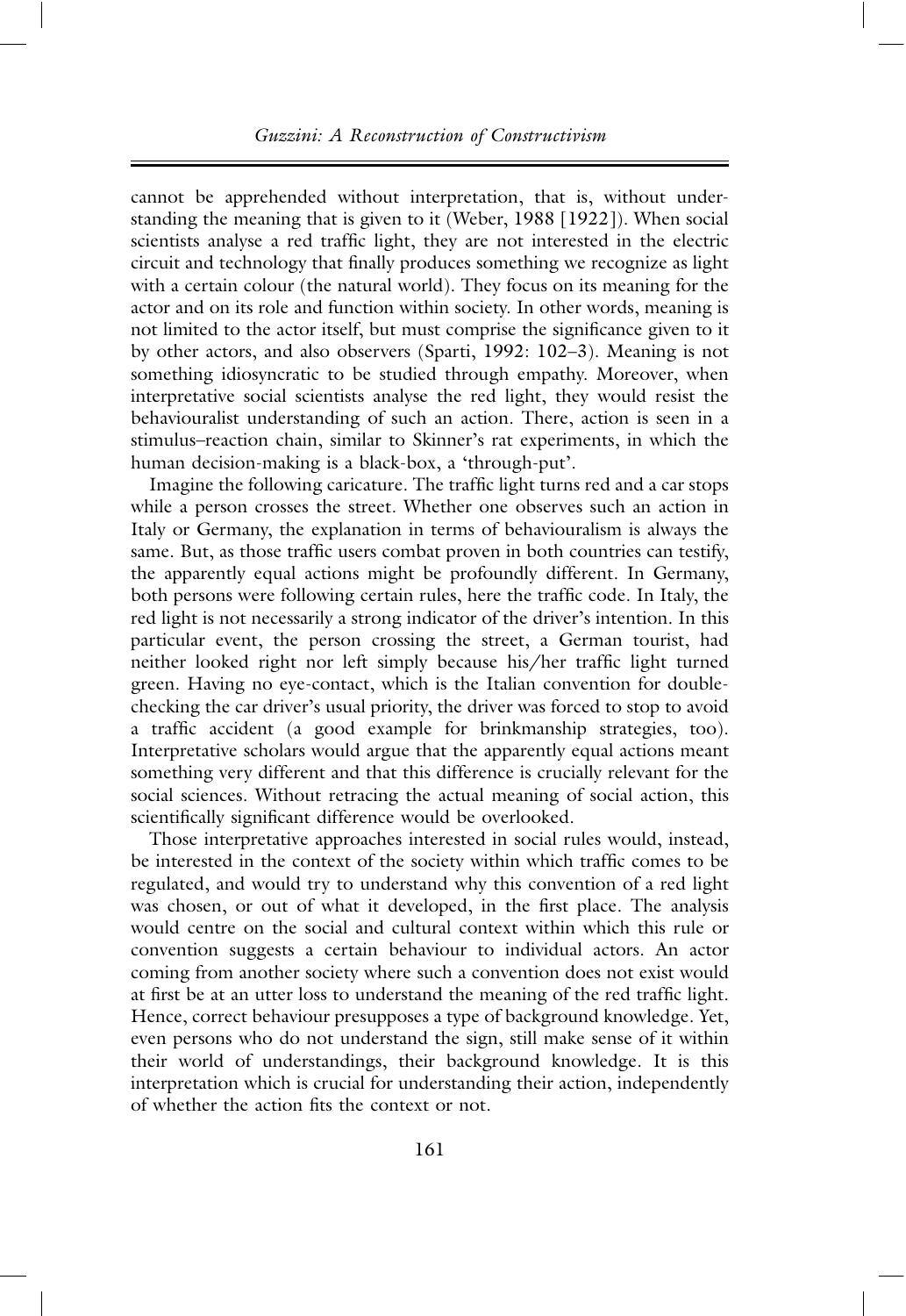In both cases, the actor's capacity to attach the 'right' meaning to a social event depends on the capacity to share a system of meanings within the society. Hence, 'interpretation', as used here, does not necessarily imply an act of conscious or intentional understanding, but the sharing of what Searle (1995: 127–47) calls background abilities or what Bourdieu calls a habitus (see later).

This gives a double hermeneutical twist to the analysis. We have to think about the two levels of action involved in a scientific explanation — the level of action proper and the level of observation. In both instances we interpret, at one time making sense within the life-world of the actor, and at another time making sense within the language shared by the community of observers. We interpret an already interpreted social world (Schutz, 1962 [1953]). Furthermore, Giddens's (1984: 249–50) concept of *double hermeneutics* problematizes exactly the relationship between self-interpretations and second-order interpretations. For not only do observers rely on firsthand interpretation, but their interpretation, in turn, can itself have a feedback effect on the former (for this point, see also Jaeger, 1996: 325, fn. 25).

This double interpretation differentiates social science from the natural sciences, and therefore also interpretivist approaches from naturalist approaches, like neoclassical economics, within the social sciences. Interpretivists cannot therefore unconditionally collapse the level of action proper into the level of observation as done in naturalist approaches to the social sciences.

#### *The Level of Action: Sociological Constructivism, Intersubjective Units of Analysis, and Bourdieu's Field Theory*

Again referring to Barnes's claim that one should think what Kuhn's approach means for the social sciences, constructivists need to take seriously that if science is just another form of human action, both theories of knowledge and theories of action have to be understood in connection. 'Basic concepts of social action and the methodology of understanding social action are fundamentally connected' (Habermas, 1985 [1981]: 152, my translation). As a result, constructivists must assume scientific and commonsense knowledge to be socially produced. Furthermore, to the extent that the social world is made of institutional facts, they must be able to analyse these institutional facts without reducing them to individual cognition. They need to combine a social theory of knowledge with an intersubjective, and not an individualist, theory of meaningful action.

*Intersubjectivity vs Individualism*. To clarify what is meant by intersubjectivity, let us develop one individual theory of action, as presented by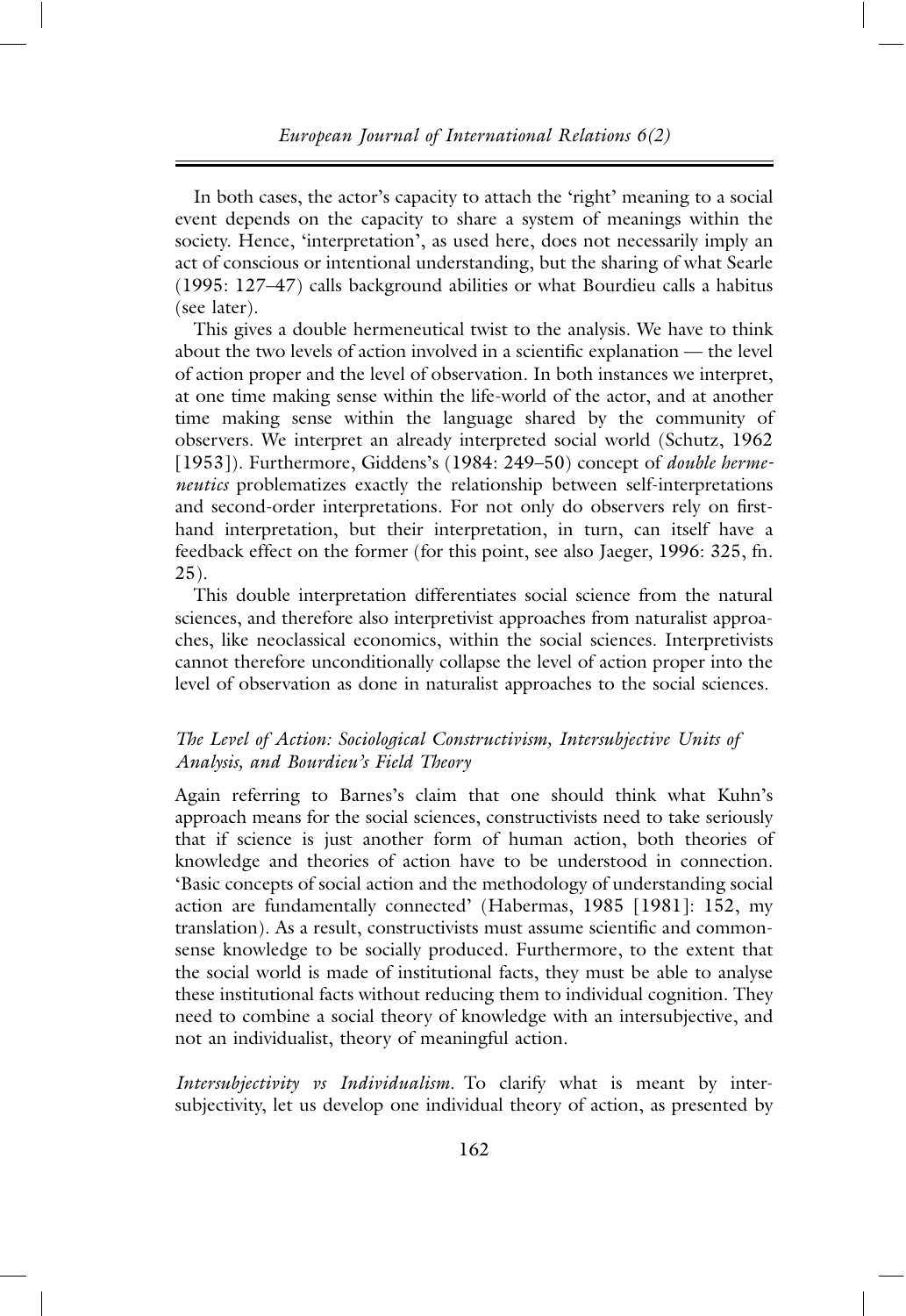rational choice. Rational choice, similar to constructivism as defined here, is not a theory proper, but a meta-theoretical framework of analysis. Rational choice entails an individualist theory of action. It makes two main assumptions about human behaviour. First, humans are self-interested utility maximizers; and second, humans are choosing rationally on the basis of a consistent (transitive) preference ranking. If A is preferred to B and B to C, A should be preferred to C.

A straightforward and parsimonious theory of action derives from this basic depiction of self-interest and rationality. Once we know the *desires* of individuals (their preferences), as well as their *beliefs* about how to realize them, we can deduce their rational *behaviour*. Indeed, as Keith Dowding has succinctly put it

The three go together in a triangle of explanation and given any two of the triumvirate the third may be predicted and explained . . . This is a behaviouralist theory of action, since it is studying the behaviour of individuals that allows us to understand their beliefs (by making assumptions about their desires) or their desires (by making assumptions about their beliefs). We may understand both by making assumptions about different aspects of each. (Dowding, 1991: 23)

It is hence the situation, or the set of incentives, which suggests behaviour to the individual and, besides the two behavioural assumptions, carries the major weight in the explanation. Although rational choice does not necessarily entail such a behaviouralist theory of action, it has become prominent in IR (e.g. Waltz).6

There are two problems with this type of individualist analysis, namely the very assumption of egoistic value-maximization and the misunderstanding of the nature of norms and rules. First, the assumption of value-maximization seems either erroneous, if purely egoistic, or of little use (for positivist studies), if not. It has been an old charge against realism in International Relations that its assumption of egoistic behaviour was contradicted by many instances of world politics. The classical realist answer consisted in saying that, in the absence of an arbiter in world politics, non-egoistic behaviour was certainly possible, but that it would not be wise to base one's behaviour on it and that 'ultimately', 'in the last resort', egoism materialistically understood, would obtain. Worst-case thinking meant exactly this preparing for the case that people did behave according to purely materialist egoistic desires.

This charge that egoism is an erroneous assumption has also been levelled against rational choice theories. In response, proponents of rational choice in International Relations insist that the formula 'value-maximization' does not at all exclude altruistic preferences (Keohane, 1984: 74). Although this is strictly speaking not wrong, it does strip theories based on rational choice of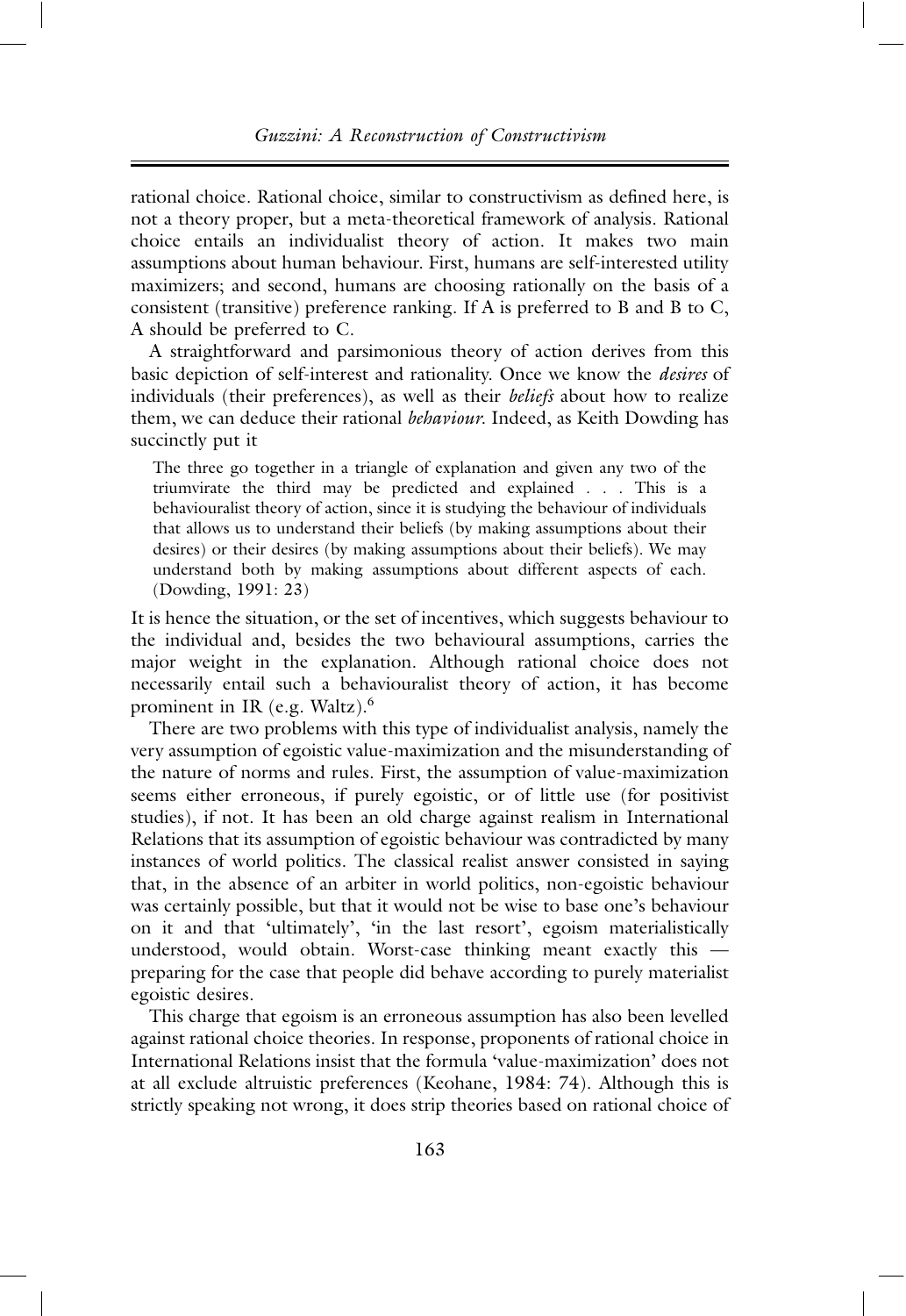their predictive power and possibly more. For, if behaviour can be either driven by egoism or altruism, by one thing and its opposite, then human action becomes indeterminate (Schmalz-Bruns, 1995: 354). Indeed, rational choice inspired theories then risk becoming mere taxonomies, a system of concepts which simply reformulate any behaviour into terms of rational action. Then, as with Waltzian realism, the biggest problem of rational choice inspired approaches would not be that they are wrong, but that they can never be wrong.

The second problem with this individualism is that it is unable to have a proper understanding of norms and rules. If regime approaches rely on an economic model of explanation, the ontological and the methodological levels contradict each other. For rules and ideas are ontologically intersubjective, not individualist as an approach based on economic methodology would have it (see the classical critique by Kratochwil and Ruggie, 1986). As a result, the structural level becomes reduced to a set of naturalized or objectivized constraints, the institutionally sedimented strata of previous strategic and collective action.

This approach is hence unable to conceive of an independent status of the structural level in intersubjectivist terms.<sup>7</sup> Intersubjectivity is best understood through an analogy with language. Language does exist and cannot be reduced to the simple material support for communication (voice or other). It does not exist independently from its use, but its rules cannot be reduced to individual choices — language cannot be reduced to meanings that individuals attach to it. Or, to use a Wittgensteinian phrase, there is no private language. Hence, languages are neither reducible to objective materialism, nor to subjective individualism — they are intersubjective. They exist in the shared meanings of their users and are reproduced through their practices. These practices, in turn, are patterned by the rules embodied in the language. In order to avoid individualist reductionism, structural change cannot be conceived as being the simple aggregation of individual action, but must be conceived as the open reproduction of intersubjective practices following rules on their own.

*An Example of a Social Theory Sensitive to the Double Turn and Intersubjectivity: Bourdieu's Field Theory*. This is the crucial point at which constructivism should insist on a logical analogy — if meaning is socially constructed at both levels of action and observation, then we need a conceptual apparatus which can cope with a non-mechanistic, but interpretivist intersubjective level of analysis. Some writers have used Giddens's structuration theory (Wendt, 1987; Jaeger, 1996), others the socially thicker theory of communicative action (Müller, 1994; Risse-Kappen, 1995; Risse, 1998). In the following, I will illustrate my point by referring to Bourdieu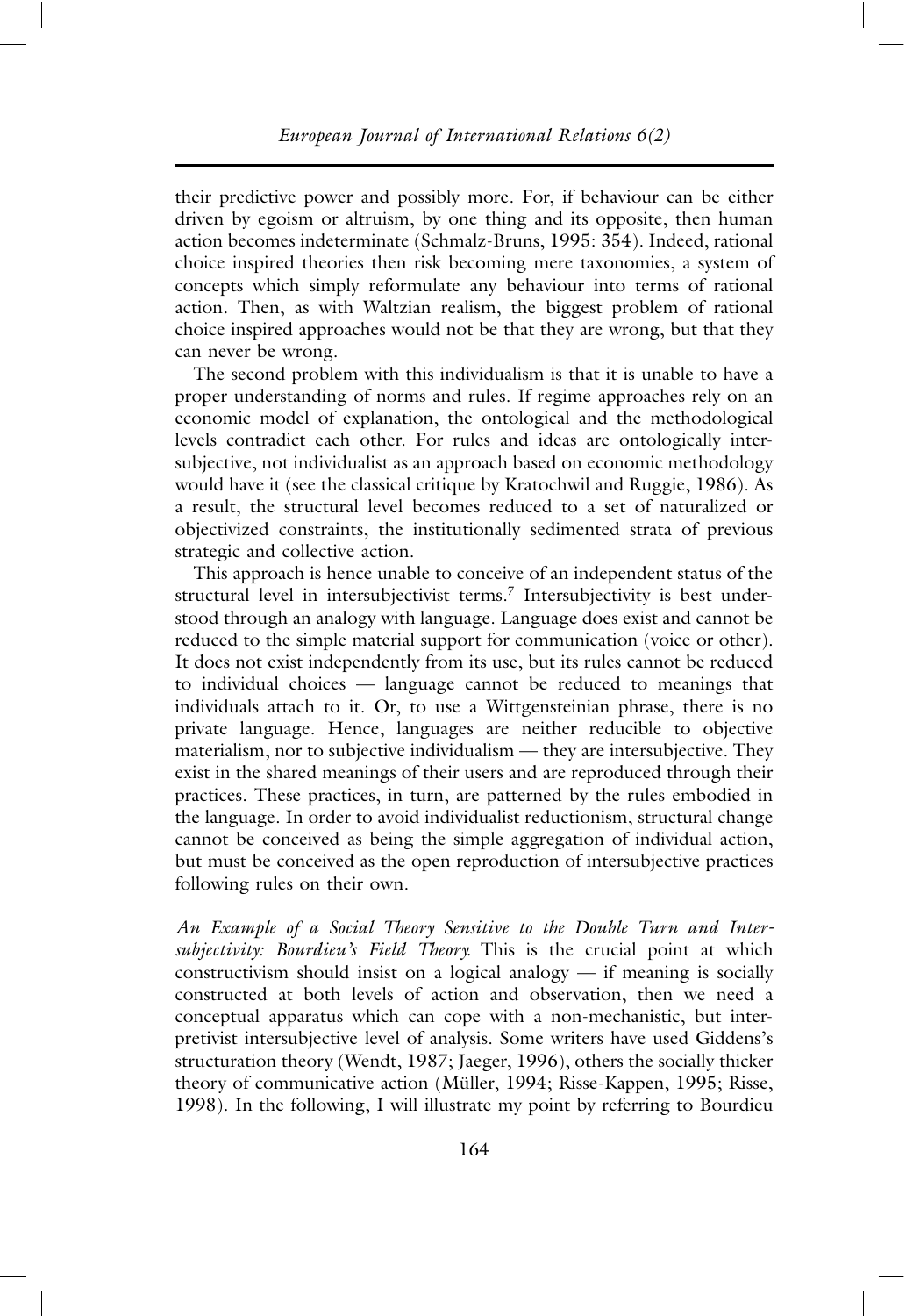(see also Schlichte, 1998) because of the wealth of empirical studies in sociology which have been influenced by it (for Bourdieu-inspired IPE, see Leander, forthcoming, 2000).

Bourdieu explicitly tries to avoid different reductions inherent in rational choice approaches or functionalist approaches, by offering a theory around the concept of a *field,* a social subsystem. A field stands both for a patterned set of practices which suggests competent action in conformity with rules and roles, and for the playing (or battle) field in which agents, endowed with certain field-relevant or irrelevant capital, try to advance their position. This social subsystem is not mainly defined by its functionality as compared to the entire system, but relies intrinsically on a historically derived system of shared meanings which define agency and make action intelligible. Being historical, fields are open and change over time. It is this concept, together with the concept of habitus (see later), which is the intersubjective core of the theory.

The starting point is the relationship between structure and field (*champ*). In Bourdieu, *structure* is conceived as the product of collective history. In the widest sense, structures are social, not natural phenomena, although they certainly have a material character and, this being the sociologically most important question, are often taken as self-evident. Being interested in (domestic) social systems, structure is a concept linked to the system of 'social difference' or stratification, in other words, to the generative context for the establishment of status groups, for the establishment of (social) power.

Bourdieu's theory of stratification is based on his theory of capital. He distinguishes between economic, social and cultural capital (symbolic capital being a fourth but slightly different notion). Agents are endowed with different amounts of these capitals. Conversely, their capital has not always the same efficacy depending on the context in which it is used. Having much economic capital might not be of much use in being well positioned as an artist, although it certainly influences the way the artistic field is structured. Indeed, to some extent the very identity of these subsystems is closely connected to the particular mix of the relevant capital. Bourdieu, when referring to these differentiated social subsystems, calls them *fields*. This argument is wider, but reminiscent of Baldwin's (1989 [1979]: 134) insistence that power instruments are issue area specific, or, to express it in a more technical language, that power is not necessarily fungible from one policy-contingency framework to another (you usually cannot force devaluations with a nuclear weapon).

Within the overall structure, and depending on the level of differentiation of a society, different fields exist within a society. Fields, like the artistic field, the academic field, are the specific contexts within which *practices* take place.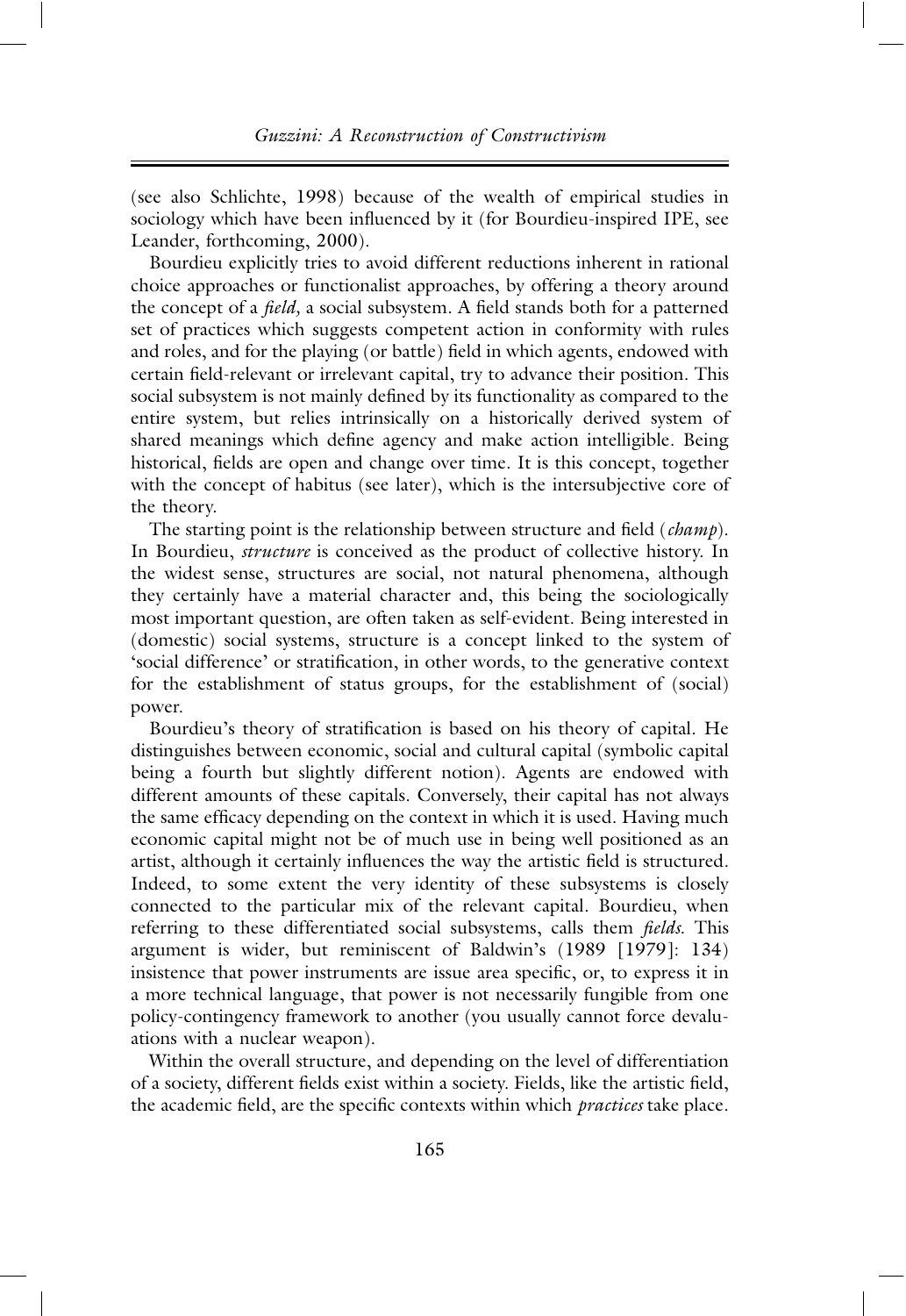Fields correspond to a network of positions, a set of interactions with a shared system of meaning. They give meaning to agency. They are the playgrounds where agents realize individual strategies, playing within, and thereby openly reproducing, the rules of a given game (as defined by the specific set of capital most valuable for holding power within the field).

The practices of agents in these fields are inspired by taken for granted beliefs, the so-called *doxa,* which Bourdieu defines also as the very presuppositions of the field. Doxa refer to the quasi-perfect correspondence of a socially constructed, yet objectified order (structure and fields) and the subjective principles of its organizations that agents share. It is in this spontaneous sharing of the common-sense in which the natural, but also the social world appears as self-evident (Bourdieu, 1977: 164).

Such an analysis relies heavily on the study of field-specific sets of *dispositions*, called the *habitus*. Bourdieu defines the *habitus* as a product of history which in itself (through effecting certain practices) produces history. It guarantees the active presence of past experiences through providing schemes of perception, thought and action which tend to reproduce practices in conformity with the field throughout time (Bourdieu, 1980: 91). The habitus functions like the materialization of collective memory. Comparable to Kuhn's 'paradigm', it is a disposition to act, perceive and think in a particular way.

The logic of the field also implies that the dispositions are not themselves perceived as the result of a particular history; they are, as Bourdieu says, the 'forgetting of history that history produces', or, in other words, collective memory that appears as the 'natural' way of doing, perceiving and thinking things. Dispositions lead to the smooth reproduction of exactly those assumptions that define the autonomy of the field. This is Bourdieu's *sens pratique* which means both meaning/sense (of action and practices) and drive/direction (of the open reproduction of fields). It is important to note that this 'reproduction' is neither closed nor mechanistic.8

This conceptualization is a sociological translation of socialization processes that take place not on the individual level via competition and strategic learning, but on a social level where the agent's identity is related to groups. It is a revised version of a Weberian status group approach. Cooperation or common action is hence not necessarily the result of choice. Practices are (also) the result of the orientations given by the habitus and the structure of the field as a system of authorizations and punishments (Bourdieu, 1982: 14). In other words, identity (agency), interests and strategies are field-specific and can be understood only after a prior analysis of the field itself (for a short discussion of how Bourdieu redefines these usually economistic concepts of interests and strategies, see Bourdieu, 1990: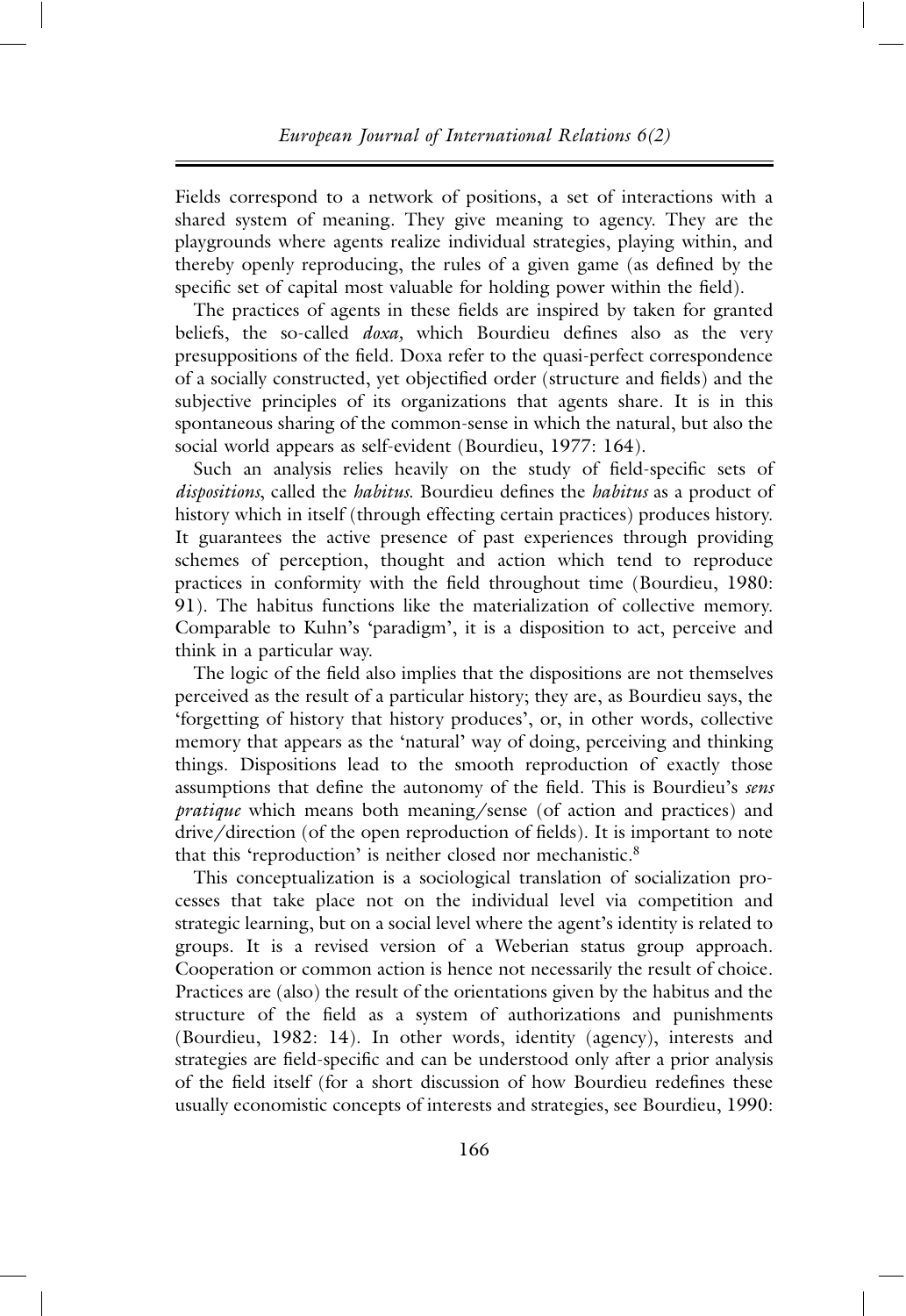87–93; Bourdieu and Wacquant, 1992: 91–5). For a synopsis of this approach, see Figure 1, adapted from Guzzini (1994: 244).

Some examples from the second Gulf War might serve as an indicative illustration of the conceptual apparatus (for a more detailed analysis, see Guzzini, 1994: Part V). In this case, constructivism-inspired approaches would be interested in the way the understanding, and therefore also the agendas of policies which are deemed possible and necessary, both of the policy-makers and their observers were shaped. Such an analysis would have first to specify the relevant fields to be studied.

The most obvious field for IR is diplomacy. Here the field's habitus is rich in a collective memory of the lessons of the past which provide the background abilities for understanding and acting in foreign affairs. So some politicians looking at the Gulf War through the lenses of World War II, on the basis of an analogy of Adolf Hitler and Saddam Hussein, would understand the Gulf conflict as a further incident of an anti-totalitarian war in which the allied forces had to anticipate Hussein before he got weapons of mass-destruction (Lakoff, 1991; Luke, 1991). Such a script in which several metaphors are bundled, has an inbuilt logic in the story which could explain, for instance, why the US public did not really understand why the allied forces did not go all the way to Bagdad (to remove Saddam Hussein). The former President Bush was at pains to point out that the allied forces had no mandate to do so — when his public justification for the intervention in terms of the World War II script would have made him go for unconditional surrender.

Another field which is of particular interest to constructivists is international media (Jaeger, 1996: 333–5). The study of media would have to include its relationship to political and economic fields which have been heavily shaping the selection and production of footage, indeed the very prevalence given to live footage as opposed to the written press (Taylor, 1992: 272). The organization of the media coverage where journalists were dependent for their security on the allied forces, obviously had a similarly biased effect.

More precisely, the study would need to analyse the dispositions (habitus) of journalists. A practice particularly prominent during the Gulf War was self-censorship which again features the distinction between an individualist and an intersubjective approach. An individualist account of self-censorship sees it as an anticipated reaction of an imputed sanction, should compliance not happen. An intersubjectivist approach would not deny those instances but makes it possible to conceive of self-censorship in a non-individualist way. Such an analysis would look at the habitus of the agents in the media field and establish whether their competent behaviour according to the rules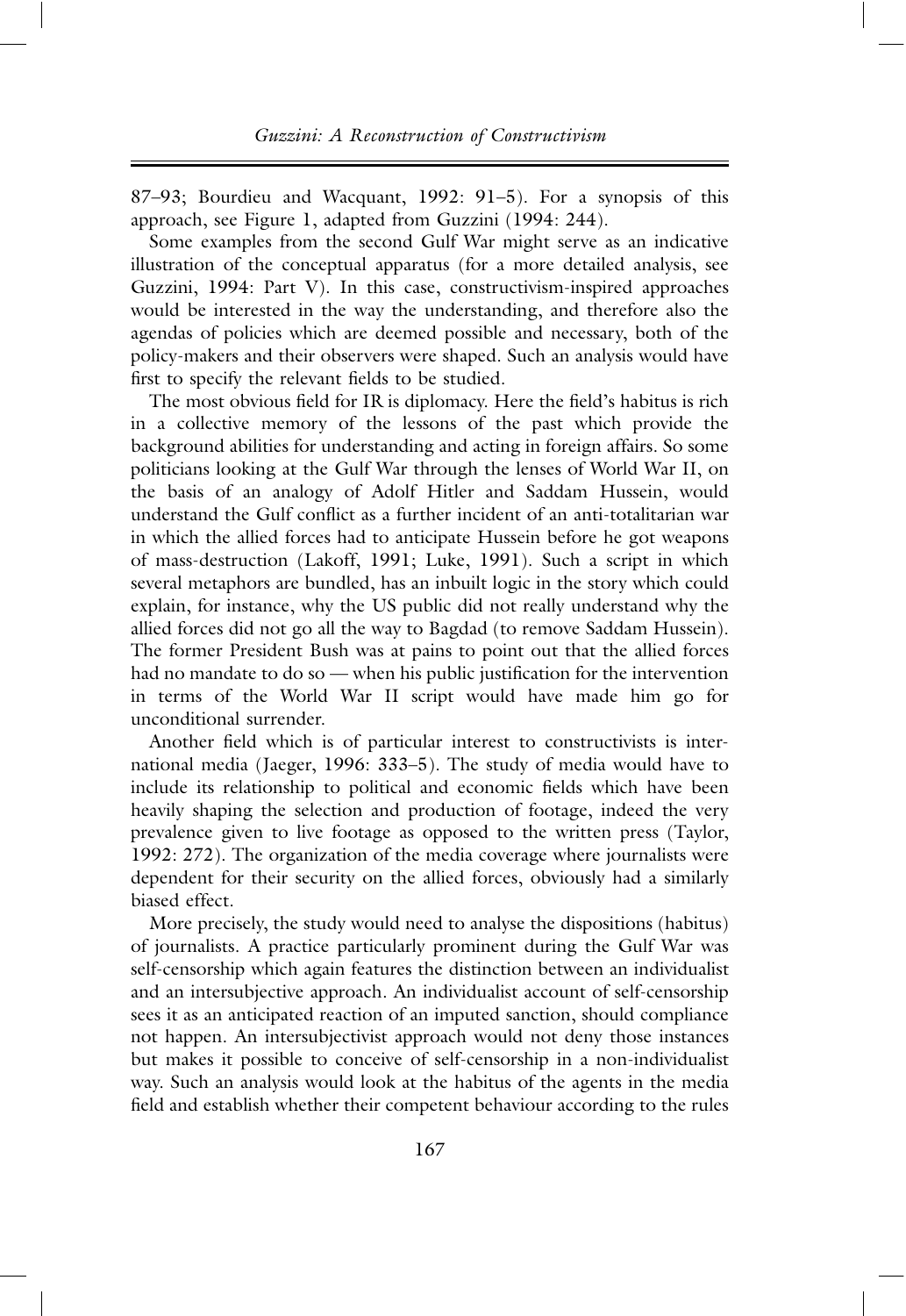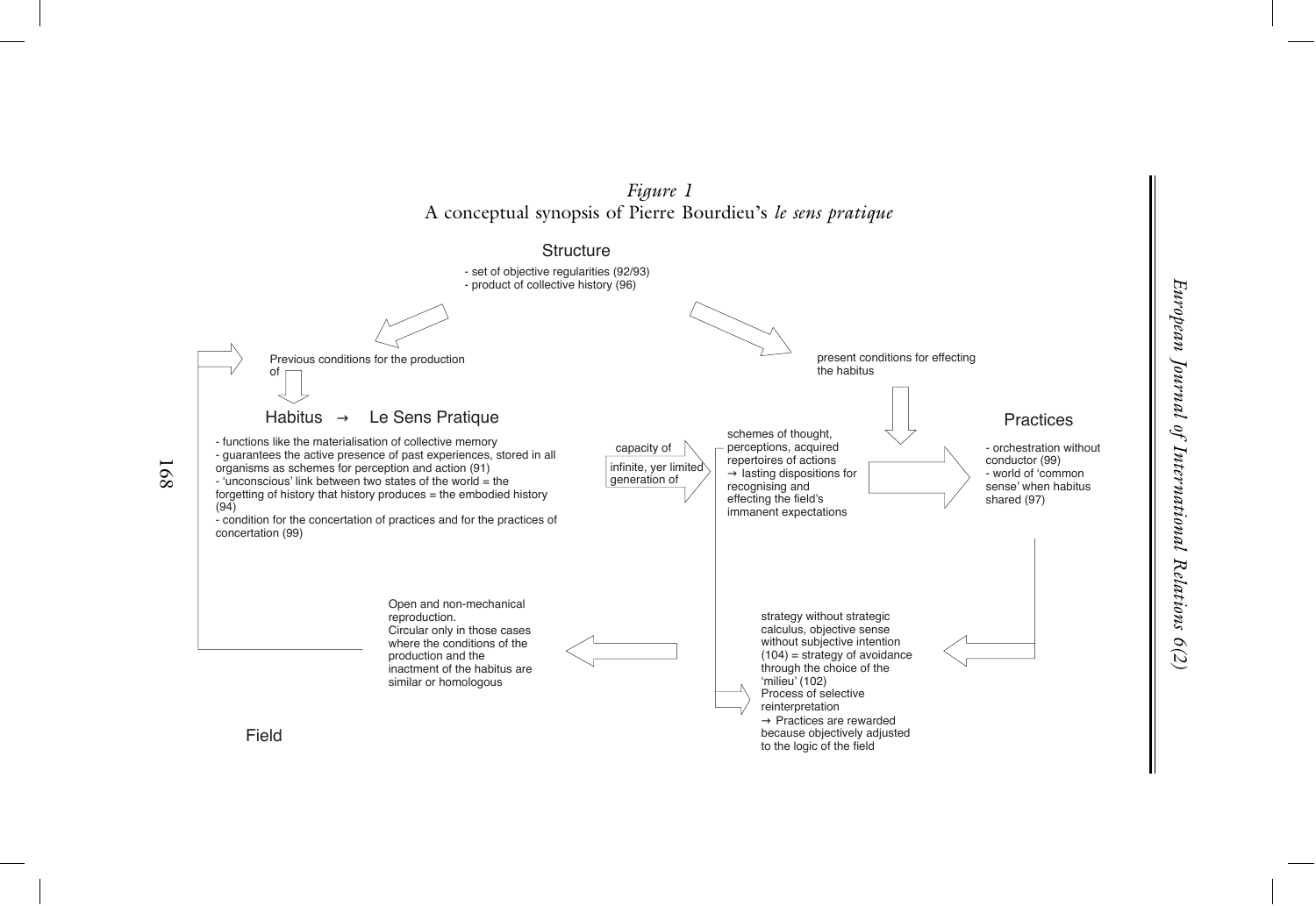of the field, their very being a (competent) journalist would result in such a self-censorship.

It is this sense of acceptability, and not whatever form of rational calculus oriented towards the maximization of symbolic profits, which . . . determines corrections and all forms of self-censorship. These are concessions granted to a social world by the fact of having accepted making oneself acceptable. (Bourdieu, 1982: 75–6, my translation)

This sociological approach also shows why it is probably incompatible to link constructivism up with cognitive psychology (Checkel, 1998). Checkel asks for such a link to remedy the supposedly weak concept of agency in constructivist approaches. Although the macro-micro link is no easy thing, and claims about its final solution are premature, theories like Bourdieu's do at least provide concepts, like the habitus, which are rich enough to account for the regulated part of agency without necessarily relying on cognitive rules of behaviour. Constructivism does not need to deny the possible importance of psychological factors. Some psychological approaches, like scheme theories and similar approaches in the belief-systems literature, are compatible with it. Yet, it must deny a concept of agency which would not include some socially thick components like the habitus. That would be hardly coherent within the constructivist framework. Hence, Checkel's call for the missing agency is slightly misplaced  $-$  it is only an individualist understanding of agency which is missing.

Once one accepts the existence of intersubjective units of analysis, their study must become a research agenda on its own. It means that research not only addresses the nexus between material and ideal inputs and individual behaviour, but must first understand this agency in a more embedded way, understanding the historically evolving schemes of thought, perception and action, as well as the distribution of capital, including the social, in carefully defined fields where agents meet. Many of the important questions for a social scientist are located at this wider level. Indeed, being related to social stratification, as in Bourdieu's approach, the analysis is concerned not only with questions of action, but with social power.

### *'Power' and the Constructivist Linking of the Levels of Action and Observation*

Absolutely crucial for understanding constructivism is the turn power analysis has taken during the 1980s in International Relations. For the concept of power provides a link between a coherent constructivist understanding of the level of observation and the level of action proper. As mentioned earlier, constructivism sees the international system as socially constructed through practices, in particular diplomatic practices. Similarly,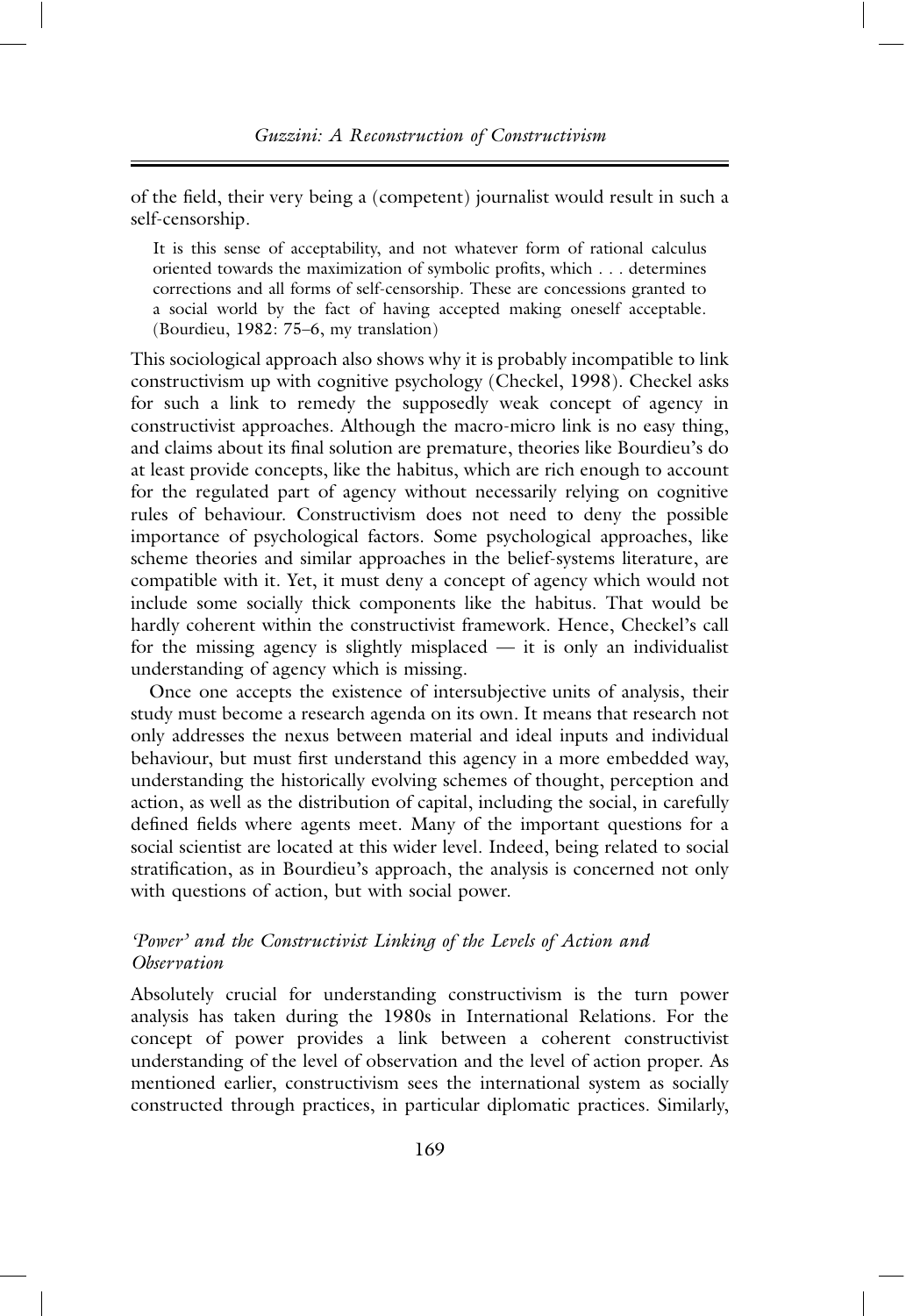on the level of observation, action is understood in terms of the practices of the scholarly community (although not that alone). Since both levels are levels of action, a coherent constructivism must approach them in the same way. The very basis of double hermeneutics means that constructivism must theorize the relationship between them. The concept of power has emerged as one of the most prominent ways to link the two, i.e. the interaction between the social construction of meaning (including knowledge) with the construction of social reality.

Given the usual understanding of power in IR, it is not self-evident why power would be able to provide this link. For a long time, the discipline has been happy living with a fairly narrow and usually materialist conception of power as capacities. Yet this understanding has produced a series of anomalies that fundamentally vitiate the usefulness of this type of power analysis in IR (for a short assessment of contemporary power analysis in IR, see Guzzini, forthcoming, 2000). First, with the opening of the international agenda, sources of capabilities expanded; military might did not necessarily prove useful in other sectors. This lacking 'fungibility' implied that general national power indexes, not to speak of their aggregation as general balances of power, are fairly useless for particular empirical analysis (Baldwin, 1989 [1979]: 167). Related to this, it implied that some of the issue areas might be heavily influenced by the skilful use of non-material capabilities, as Susan Strange's (1987) insistence on US 'structural' power in the knowledge structure, and Joseph Nye's (1990) related 'soft-power' bear witness. Indeed, power concepts increasingly referred to the production of systematic effects, whether they were intended or not, whether their sources could be pinpointed at some agents or not — they tried to include nonintentional or impersonal power approaches (Guzzini, 1993). This went beyond the only partial exception to the rule of intentional power concepts, namely the famous 'law of anticipated reactions' (Friedrich, 1963: 199–215), in which actors changed their behaviour by imputing intentions to another actor.

But why call non-intentional or impersonal influence power? Indeed, many scholars within the tradition of methodological individualism resisted the inclusion of non-intentional power for its apparent randomness, and impersonal power for the so-called 'benefit fallacy'. First, although economic approaches can include non-intended effects (Elster, 1989) in their analysis, within this framework, it does not make sense to include them in their concept of power, or their power analysis. Second, impersonal power approaches have been criticized for deducing power from rewards, something which has been called the 'benefit fallacy' of power (Barry, 1988 [1987]: 315). Nelson Polsby (1980: 208) explicitly mentioned the case of the free-rider who certainly profits from a certain systemic arrangement, but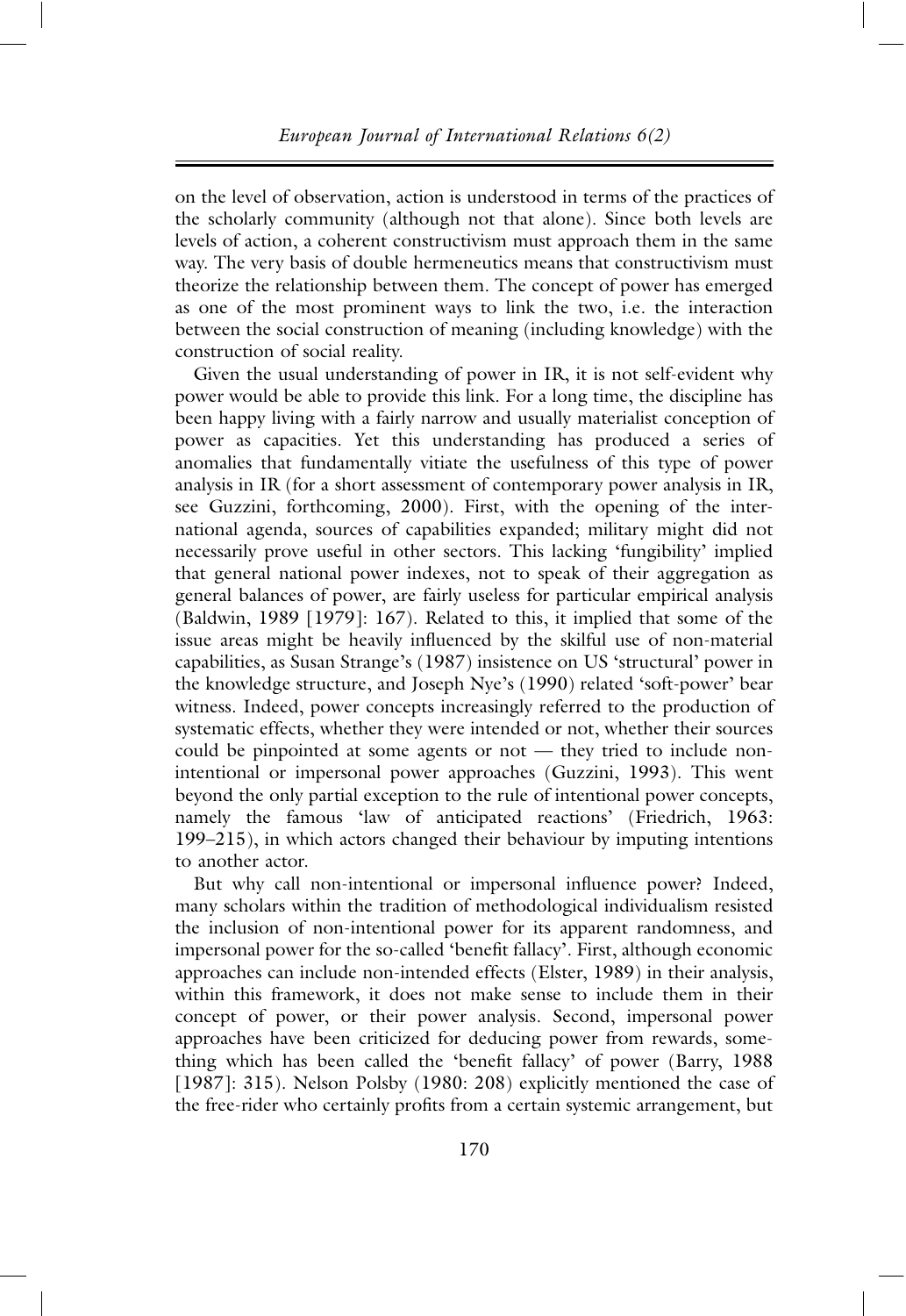who basically remains at its mercy. One would not necessarily ascribe power to the free-rider. In other words, expanding the concept meant confusing power with randomness or luck.

I think that both arguments are falling short by excluding non-intentional and impersonal effects from a power analysis. More importantly, the reason for this also helps us to understand why power (I would add: power *analysis*) can serve as a link between the level of observation and the level of action.

For seeing the importance of power, we have to shift our conceptual analysis from the question what power *means* to what the use of the concept power *does*. And here we are at the core of a political debate. Power is a concept which has a variety of purposes (Morriss, 1987: 37–42). To mention two, power is used in practical contexts in which we are interested in what we can do to others and what others can do to us, whether intentionally or not. It is furthermore important in moral/legal contexts where it functions as an indicator of effective responsibility — if actors could not have done an act (if they had not the capacity to do so), they cannot be found guilty of it. The first indicates the realm of agency and change. Power is a counterfactual which implies that things could have been otherwise. Hence, power is an indicator of politics understood as the 'art of the possible'. The second purpose assesses possible responsibility. As William Connolly (Connolly, 1974: 97 ff.) noted some time ago, attributing power to an agent implies an attribution of responsibility and hence a potential need for justification.9

In such a context it is quite understandable that dependency scholars have been stressing non-intentional effects. For by limiting the practical context to only those actions with which we intend to affect others, we rule out from political action and moral judgement those actions with which we affect others, whether intended or not (as explicitly done by Knorr, 1973: 77–8). Leaving out non-intentional power mobilizes a status quo research bias and blinds us to the tacit power of the strong (Guzzini, 1993: 476).

Similarly, the 'benefit-fallacy' is linked to a power holder-centred and causal understanding. To say that a system benefits certain people does not mean that they caused that benefit or that they control it. 'All one need do is note that a status quo that systematically benefits certain people (as Polsby agrees it does) is relevant in itself . . . Yet if the social system performs in such a way as systematically to advantage some individuals or groups, it certainly seems odd not to take account of this' (Morriss, 1987: 105–6). And although scepticism about the links between power and benefits are warranted, it seems a reduction not to allow for a conceptual apparatus which can take account of systematic benefits in any other terms as 'systematic luck' (Dowding, 1991: 137). Because again, as a consequence, since power is not involved, we 'have no alternative' but to live with this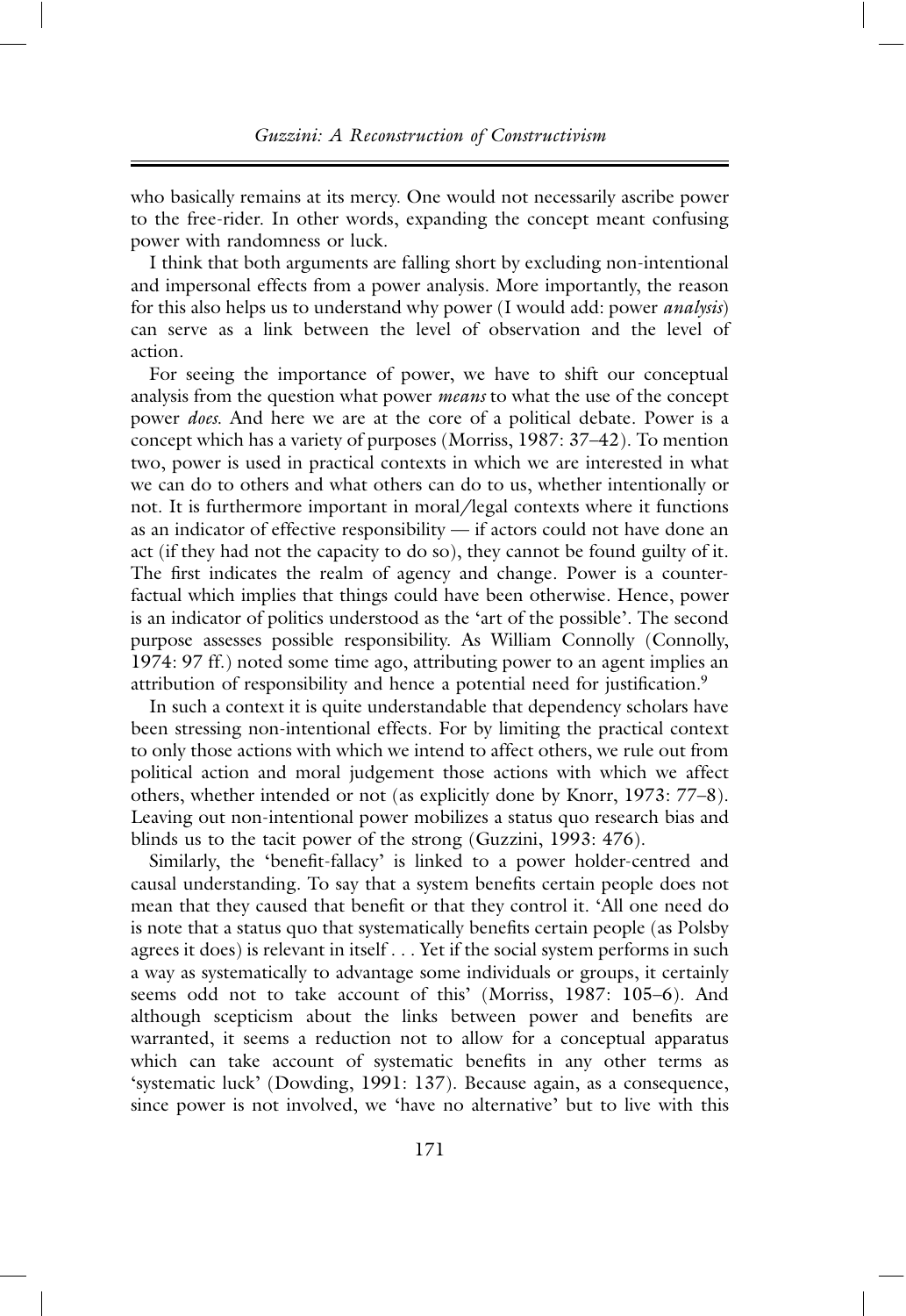fateful state of affairs. Power, understood as an indicator of the 'art of the possible', is ruled out. By reducing a systematic bias to a question of luck, this approach leaves out of the picture the daily practices of agents that help to reproduce the very system and positions from which these advantages were derived. For this reason perhaps, Dowding (1996: 94 ff.) now rephrases his approach and explicitly includes systematic luck into power analysis which he correctly then links to normative debates.

Now, if the concept of power functions as an indicator of the 'possible', it is obvious that constructivist theoreticians who spent their time in unravelling 'worlds of our making' had to be interested in it. Morever, it is this particular function of power analysis which made it that power, and not another concept, theoretically appealed to scholars interested in bridging the reflexive relationship between the level of action and the level of observation. For this to happen, however, power needed (again) to be approached in a way which allowed it to view socially constructed knowledge as a constitutive factor of social power and which, relatedly, made it possible to conceive of the relationship between power and consensus.

In other words, the concept of power provided a central, because sociologically pertinent, link between the construction of knowledge and social order. It does so basically in two ways. First, people are attributed labels or 'kinds' as Hacking calls them. When the IMF puts a country in the category of insolvent, that country has been disempowered in its social relations. Other international financial actors will change their behaviour accordingly. The country itself will react towards this being perceived as of a certain kind, either by trying to ignore or remedying it. Similarly, giving some immigrant citizens the status of permanent residents empowers them to do things they could not have otherwise done (again, people can become aware and conscious of these kinds and interact with them). Second, power analysis emphasizes the link that exists between the social production of knowledge and collective action. Here the focus is on those social groups empowered to provide the authoritative vision of the world. Both types of power analysis which are profoundly intersubjective, link, on each level, the theory of knowledge with social theory, 'because the specific symbolic power to impose the principles of construction of reality, in particular, social reality, is a major dimension of political power' (Bourdieu, 1977: 165).

To offer again a conceptual illustration of both power links, one could recall Richard Ashley in his communicative and then his Bourdieu-inspired phase. He is the one scholar who most contributed to further thought in IR of the centrality of power in providing the link between the two levels of action.10 His starting point is the understanding of the consensual aspect of power. This aspect was traditionally handled through the concept of *legitimacy* which, in the Weberian reading, demarcates authority (*Herr-*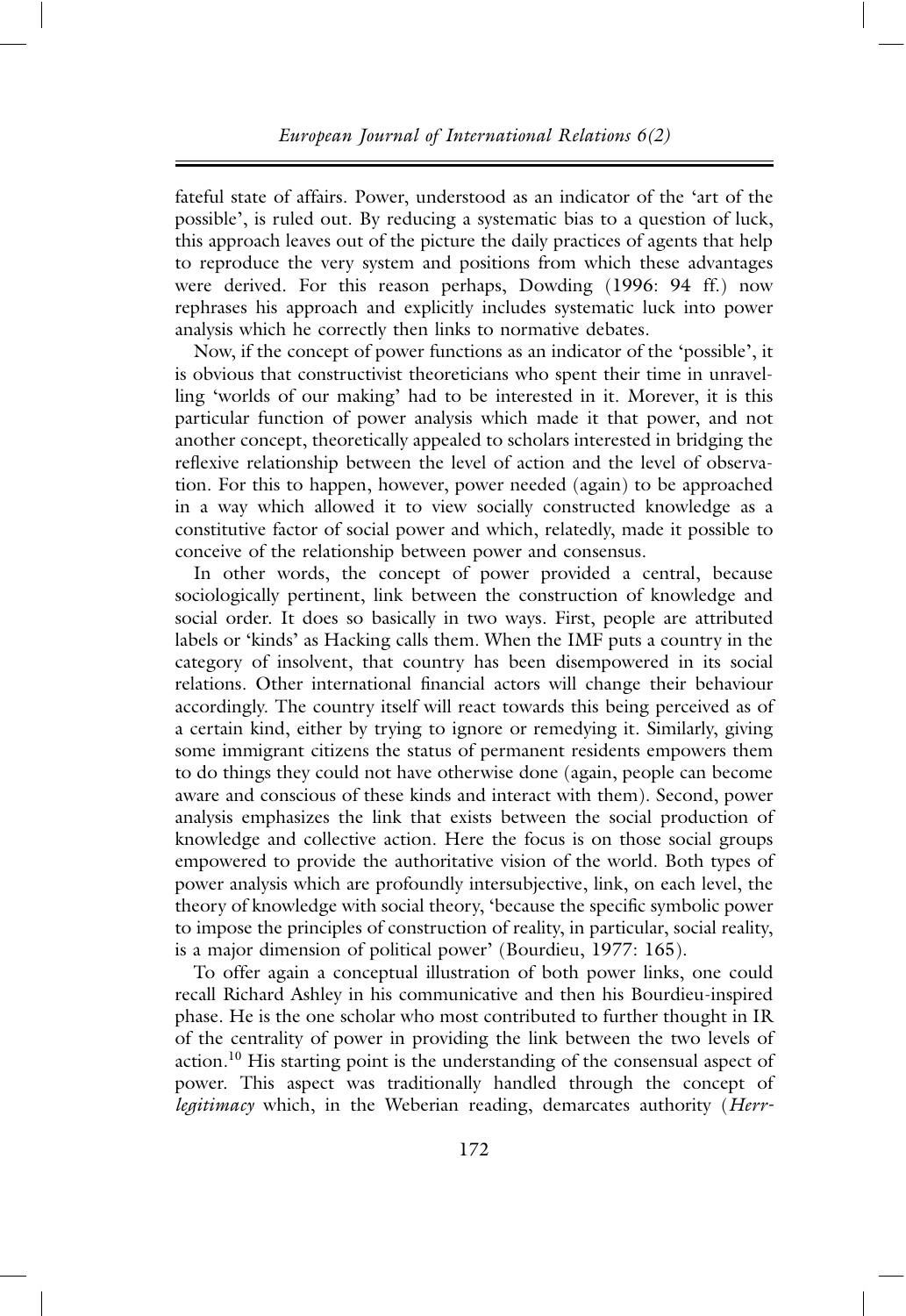*schaft*) from power (*Macht*). The more radical hermeneutical twist can be seen in the meta-theoretical redefinition where the significant concept of power has to be placed, namely not at an individual, but at an intersubjective level.

Ashley starts out with what one could call a *communicative* approach (Kratochwil, 1988: 272; Little, 1989). Here, it is worth quoting him at length, because, although dating from 1984, this section could have been written by today's constructivists. Ashley (1986 [1984]: 276, 291-2) writes that for neorealism,

[t]here is no concept of social power behind or constitutive of states and their interests. Rather, power is generally regarded in terms of capabilities that are said to be distributed, possessed, and potentially used *among* states-as-actors . . . Such understandings of power are rooted in a utilitarian understanding of international society: an understanding in which a) there exists no form of sociality, no intersubjective consensual basis, prior to or constitutive of individual actors or their private ends, and hence b) the *essential* determinants of actors' relative effects on one another will be found in the capabilities they respectively control. . . . Yet such a position strictly rules out a *competence model* of social action. According to a competence model, the power of an actor, and even its status as an agent competent to act, is not in any sense attributable to the inherent qualities or possessions of a given entity. Rather, the power and status of an actor depends on and is limited by the condition of its *recognition* within a community as a whole.

In a later piece, Ashley (1987) tries to give a name to this international subject. He finds it in the community of Realist statesmen and their 'heroic practice' — starting from the idea of an anarchical realm, the shared understandings, hence community, of realist statesmanship must deny its own very existence. Realism is not only about power, but the realist discourse is a power exercise itself. It works through ritualized empowerment as exemplified by the 'double move' of realist discourse, that is, the conception of a universalist abstract rational community on the one hand, which has, on the other hand, a historical (because spatial and temporal) margin — the frontier between the domestic and the international. The rituals of power

administer a silence regarding the historicity of the boundaries it produces, the space it historically clears, and the subject it historically constitutes . . . [International politics] appears as a realm of necessity existing independent from knowledge, will, and practice . . . the double move excludes from active political discourse the strategies and procedures by which the margins of the domestic and the international society are produced, the sphere of international politics is constituted and normalized, and the prevailing subjectivity of modern statesmanship is empowered . . . [These strategies] are appreciated,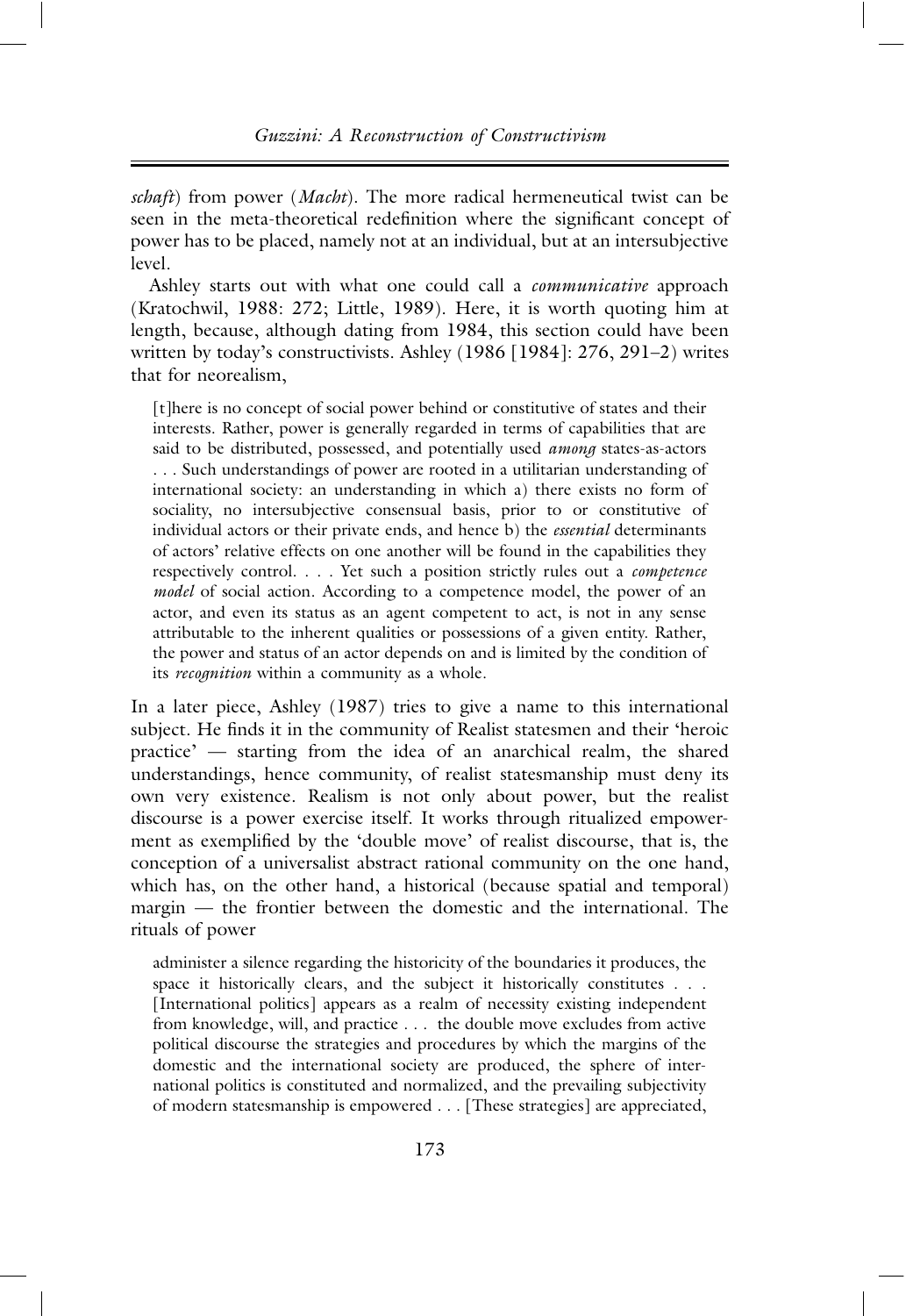if at all, not as rituals of power participating in the production of order but as necessary responses to a truth already given. (Ashley, 1987: 419)

Instead of understanding international cooperation as the result of strategic interaction, Ashley (1986 [1984]: 266) adopts 'the posture of an ethnomethodologist of a diplomatic community' (and certainly more so than the classical and empiricist Realists he quotes), a position which he will (unfortunately) reject in his later writings.

Consistently, and necessarily for a double hermeneutical approach, Ashley applied such an intersubjective approach to the level of observation, to the academic community. This strong epistemological outlook is the result of two necessarily related issues. It is a symptom of the realist paradigm in crisis, which prompts debates about fundamentals. But it is also the logical result of an explanatory framework that focuses on disclosing the legitimating routines in the community of diplomats and observers alike.

In a nutshell, the central concept of intersubjective power completes the sociological and interpretivist turn in constructivist International Relations — knowledge is a social construction; international politics is not simply a series of individualist choices in a naturalized environment, but a social construct defining and constructing identities; the reflexive relationship between the two levels of action is central for any intersubjective power analysis.

#### *Conclusion*

Given the increasingly inflationary and at times woolly use of constructivism, the main aim of the article was to clear the ground for a better communication within constructivist research as well as between it and competitive approaches. Instead of looking for middle positions or lowest common denominators, it has tried to make sense of constructivism by looking for a coherent meta-theoretical position from which it can be reconstructed.

Its main claim is that constructivism is best understood by carefully distinguishing between its position on the level of observation, on the level of action, and the relationship between the two. With regard to the first, it argues that a coherent position of constructivism implies a constructivist epistemology (the social construction of reality) and double hermeneutics. It argues that constructivism is epistemologically about the social construction of knowledge and ontologically about the (social) construction of the social world. On the level of action it assumes an intersubjective unit of analysis. And since constructivism relies on a problematization of how reality is constructed, it must theorize the link between these two levels, which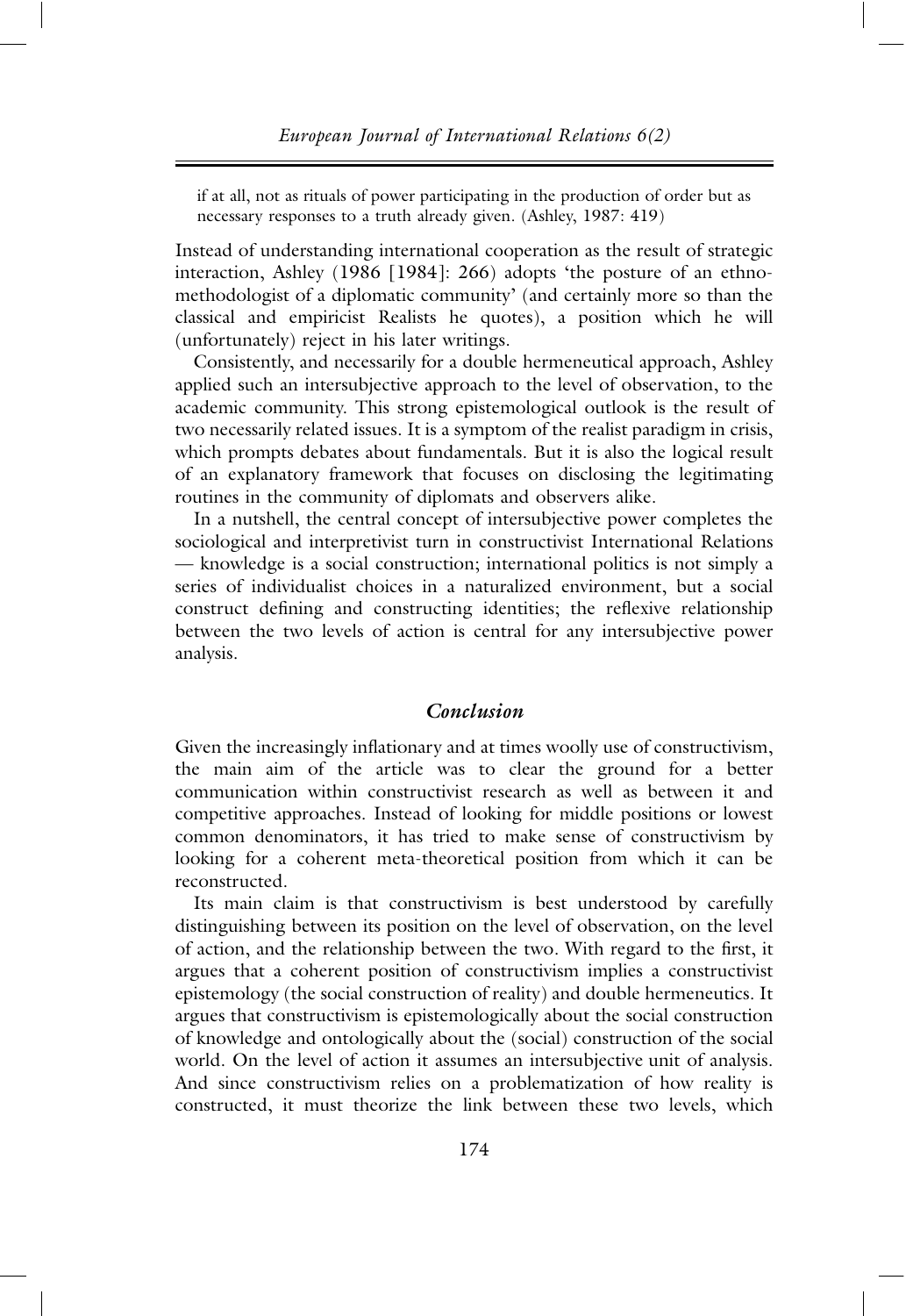usually comes in one or the other version of intersubjective power analysis.

The basic underlying thrust was to increase reflexivity in both theoretical and empirical studies in IR on the basis that analysis of the social world is not only a very part of the real world but might also affect it. This intrinsic link from social science to power and politics might be rejected by some scholars for it seems to imply that all social science is ideological. But this seems to be an unnecessary deduction from the position of this article. I simply stated a truism, namely that social sciences interact with the social world. It asks us to see us scholars and social actors at the same time. But saying that social science has political implications does not imply that social science is *nothing but* politics. Inversely, as already mentioned, it does not mean that although the social world is constructed, it is simply a matter of will to reconstruct it in order to get it changed. Although some scientists might have preferred access to political power, this is by no means a general position, nor one with necessary effect.

I was told a story which I cannot verify, but *se non è vero, è ben trovato*. In a keynote speech to an Association of Economists, the chairman criticized the discipline for the little impact it had on actual politics. His speech was met with outrage. The audience recalled numerous examples of policies influenced by the discipline's thoughts or main protagonists. After listening to these examples, the chairman addressed the floor by asking how it could be then, that so little research has been done on this link, why the discipline was not reflecting on its eminently social role. Constructivism would have helped to avoid the embarrassed silence which followed.

#### *Notes*

This article has been written under the auspices of an international project funded by the Volkswagen-Stiftung on 'New Curricula for Teaching International Relations: A Task for Regional Institutions in Central and Eastern Europe'. Its first version was presented at workshops in St Petersburg (February 1999) and Nida, Lithuania (September 1999). I want to thank the participants and in particular Christopher Daase, Andrey Makarychev, and Klaus Segbers for their comments on an earlier draft. Moreover, I have greatly benefited from suggestions and comments by Lóránd Ambrus-Lakatos, Alexander Astrow, Jeffrey Checkel, Jef Huysmans, Markus Jachtenfuchs, Peter Katzenstein, Anna Leander, Michael Merlingen, Cas Mudde, Heikki Patomäki, Ulrich Sedelmeier, Davide Sparti, Alexander Wendt, Colin Wight, Friedrich Kratochwil and two anonymous referees of *EJIR*. The usual disclaimers apply. After six years of teaching at the Central European University, I would like to dedicate this article to my students from whom I learnt more than they could imagine.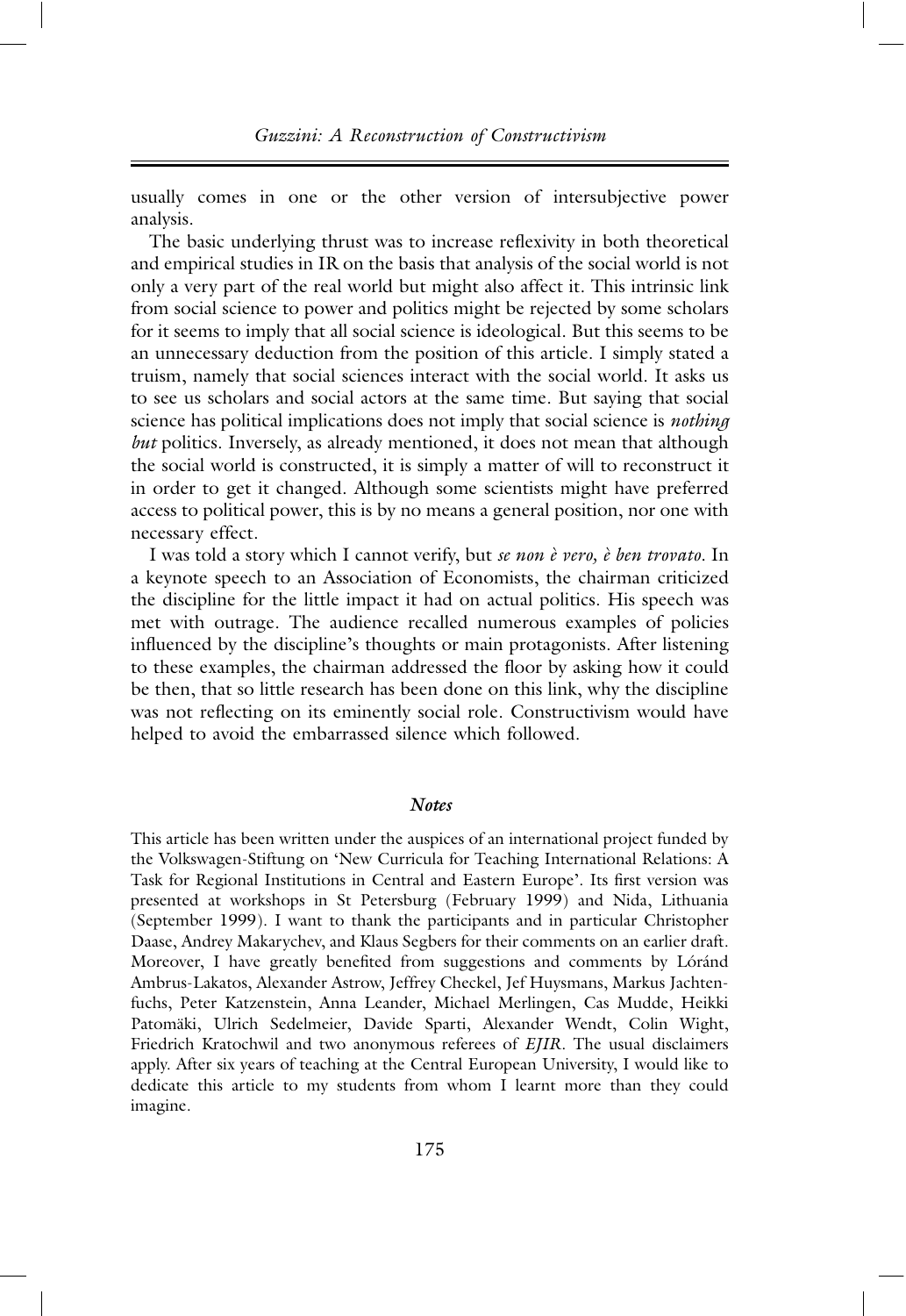- 1. Hence, the following is not directly concerned with moral questions which are of central concern to some constructivists (Kratochwil, 1989; Onuf, 1989) and to postmodern approaches (for an assessment of poststructuralist ethics in IR, see Guzzini, 1997).
- 2. Being particularly important for constructivism does not mean that reflexivity is specific to it. It is present in any more advanced sociological theory, be it in the individualist tradition (Coleman: 1990: Ch. 23), or in Niklas Luhmann's system theory.
- 3. One could, of course, argue that the conservative counter-movement to the beginning Enlightenment expressed civilizational fears, too. But these are of a different type than the ones of Nietzsche/Weber who certainly do not profess a way back to the unity of faith.
- 4. Therefore, some constructivists return to representatives of the English School for inspiration, or even try to read a constructivist agenda into their work. This last move, however, is more problematic given the empiricism of the English School. For such a reading, see Timothy Dunne (1995).
- 5. Waltz is really not very innovative there. Morton Kaplan had already used balance of power theory in a scientifically acceptable manner, mixing, like Waltz, system theory (or a holistic approach) and game theory (an individualist approach). See respectively (Kaplan, 1957; 1969 [1966]).
- 6. I am grateful to one anonymous referee for drawing my attention to the possible non-behaviouralist approaches in the rational choice tradition.
- 7. Alexander Wendt has pointed out to me that 'common knowledge' as theorized in rational choice can take on board some, yet not all, of the mentioned requests for intersubjectivity (see also Wendt, 1999: Ch. 4), although it must theorize them as a purely interactionist phenomenon.
- 8. Fields are not there for ever, and dispositions even less. Besides changes in the overall social structure, there are different internal barriers through which the mechanical reproduction of the field can be inhibited. There is, first, the very passage from collective memory to the schemes of thought and action. Like language which shows the generation of much new thought and understanding, even the strongest adherence to established practices cannot determine the use individuals make of their past. Second, the dispositions are realized in a context which is different from the one in which they were formed. The bigger the perceived difference, the greater the possibility that dispositions may change. Finally, there are all the interferences that can exist because the same agent is part of different fields. Here, it depends very much on the 'discipline' the field (as, for instance, an academic discipline) succeeds in imposing on its participants not to 'steal' and transpose dispositions from other fields (arts or politics, for instance). Hence, it depends on the degree of 'autism' of the field's ability to refract the influence of other fields. These questions can only be established empirically.
- 9. To be more precise, the issue of justification involves both questions of responsibility (justifying through the absence of abilities and alternatives) and liability. The latter includes cases where missing alternatives or intentions do not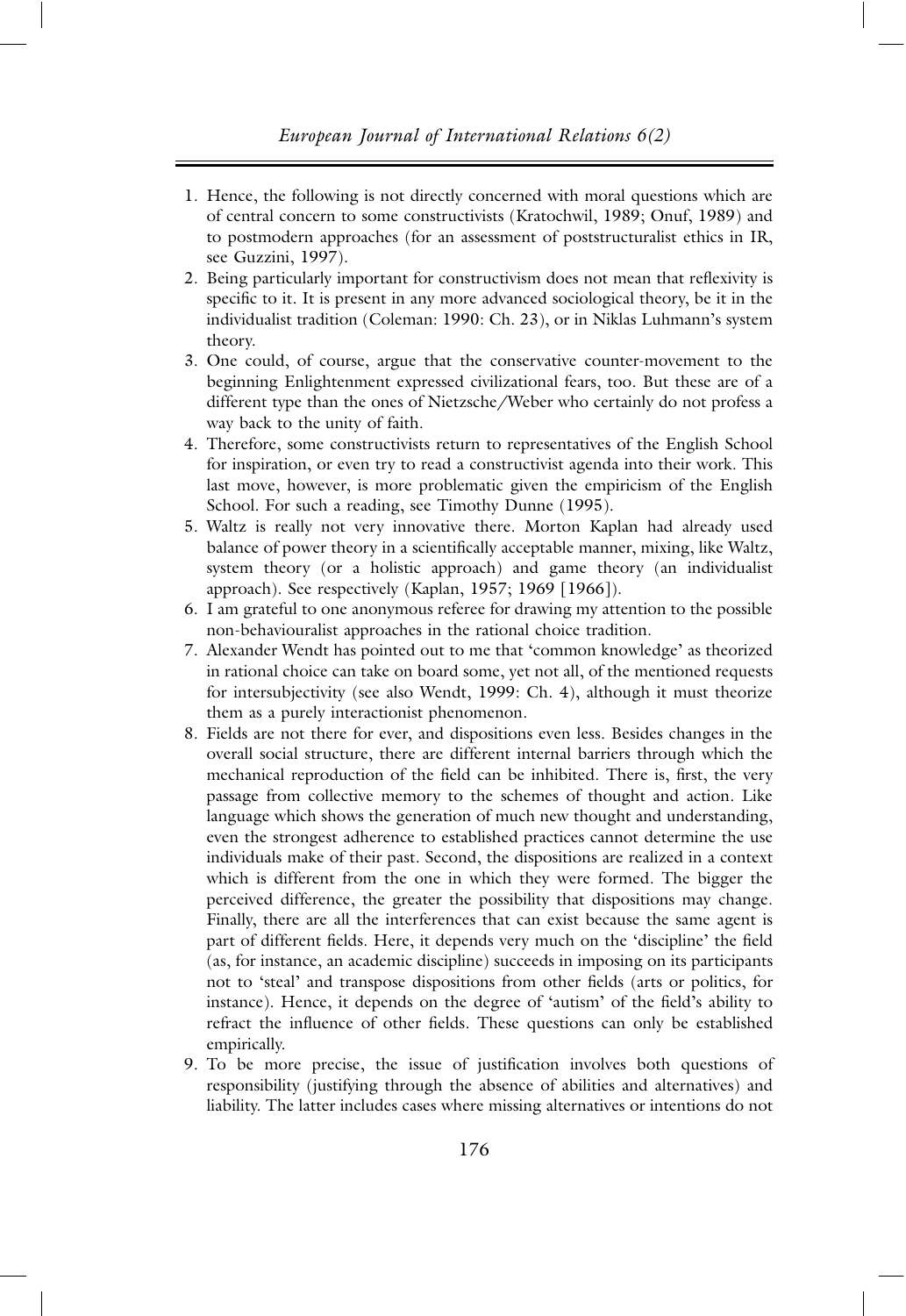exclude being charged with the costs of remedies. I am indebted to Friedrich Kratochwil who has drawn my attention to this distinction.

10. For an analysis of the agent–structure problem in power analysis in International Relations and International Political Economy, see Guzzini (1993).

#### *References*

- Adler, Emmanuel (1997) 'Seizing the Middle Ground: Constructivism in World Politics', *European Journal of International Relations* 3(3): 319–63.
- Adorno, Theodor W. and Max Horkheimer (1969 [1947]) *Dialektik der Aufklärung: Philosophische Fragmente*. Frankfurt: Fisher Verlag.
- Anderson, Benedikt (1991) *Imagined Communities: Reflections on the Origins and Spread of Nationalism*. London: Verso.
- Aron, Raymond (1969) *Les désillusions du progrès. Essai sur la dialectique de la modernité*. Paris: Calmann-Lévy.
- Ashley, Richard K. (1987) 'The Geopolitics of Geopolitical Space', *Alternatives xii (4)*: 403–34.
- Ashley, Richard K. (1986 [1984]) 'The Poverty of Neorealism', in Robert O. Keshane (ed.) *Neorealism and its Critics*, pp. 255–300. New York: Columbia University Press.
- Baldwin, David A. (1985) *Economic Statecraft*. Princeton: Princeton University Press.
- Baldwin, David A. (1989 [1979]) 'Power Analysis and World Politics: New Trends versus Old Tendencies', in *Paradoxes of Power*, pp. 129–68. New York and Oxford: Basil Blackwell.
- Barnes, Barry (1982) *T. S. Kuhn and Social Science*. London: Macmillan.
- Barry, Brian (1988 [1987]) 'The Uses of Power', in *Democracy, Power and Justice*, pp. 307–21. Oxford: Clarendon Press.
- Bartelson, Jens (1995) *A Genealogy of Sovereignty*. Cambridge: Cambridge University Press.
- Beck, Ulrich (1986) *Die Risikogesellschaft. Auf dem Weg in eine andere Moderne*. Frankfurt/M: Suhrkamp.
- Bernstein, Richard (1983) *Beyond Objectivism and Relativism: Science, Hermeneutics and Praxis*. Philadelphia: University of Pennsylvania Press.
- Bourdieu, Pierre (1977) *Outline of a Theory of Practice*. Cambridge: Cambridge University Press.

Bourdieu, Pierre (1980) *Le sens pratique*. Paris: Édition Minuit.

- Bourdieu, Pierre (1982) *Ce que parler veut dire. L'économie des échanges linguistiques*. Paris: Fayard.
- Bourdieu, Pierre (1990) *In Other Words: Essays Towards a Reflexive Sociology*. Cambridge: Polity Press.
- Bourdieu, Pierre and Loïc J.D. Wacquant (1992) *Réponses. Pour une anthropologie réflexive*. Paris: Éditions du Seuil.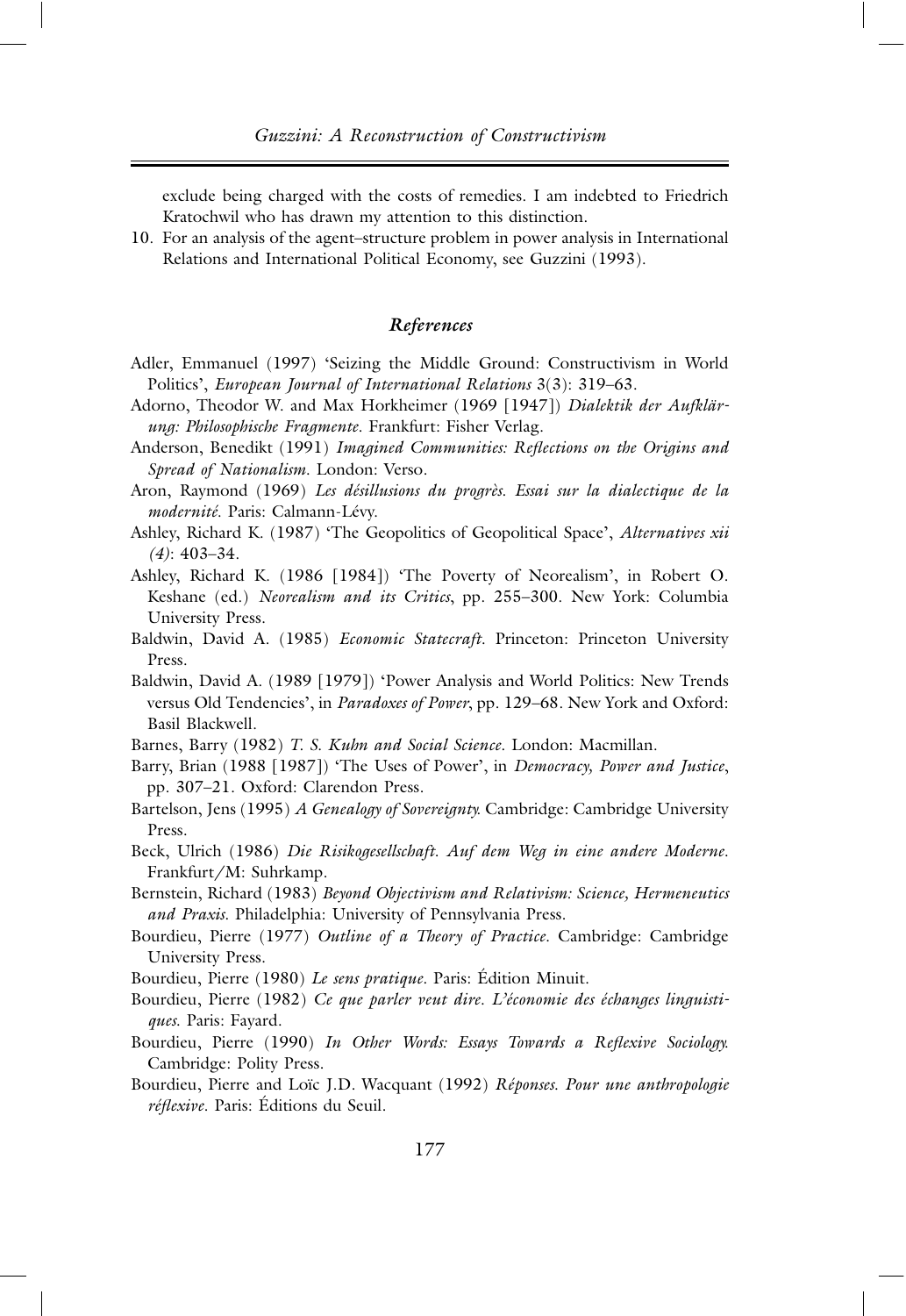- Bull, Hedley (1989 [1984]) 'The Revolt against the West', in Hedley Bull and Adam Watson (eds) *The Expansion of International Society*, pp. 217–28. Oxford and New York: Clarendon Press.
- Campbell, David (1992) *Writing Security: United States Foreign Policy and the Politics of Identity*. Minneapolis, MN: University of Minnesota Press.
- Checkel, Jeffrey T. (1998) 'The Constructivist Turn in International Relations Theory', *World Politics* 50(2): 324–48.
- Coleman, James S. (1990) *Foundations of Social Theory*. Cambridge, MA: Belknap Harvard.
- Connolly, William E. (1974) *The Terms of Political Discourse*. Oxford: Martin Robertson.
- Dowding, Keith M. (1991) *Rational Choice and Political Power*. Hants: Edward Elgar.
- Dowding, Keith (1996) *Power*. Minneapolis: University of Minnesota Press.
- Dunne, Timothy (1995) 'The Social Construction of International Society', *European Journal of International Relations* 1(3): 367–89.
- Elster, Jon (1989) *Nuts and Bolts for the Social Sciences*. Cambridge: Cambridge University Press.
- Friedman, Milton (1953) 'The Methodology of Positive Economics', in his (ed.), *Essays in Positive Economics*, pp. 3–43. Chicago: Chicago University Press.
- Friedrich, Carl J. (1963) *Man and Government*. New York: McGraw-Hill.
- Giddens, Anthony (1984) *The Constitution of Society: Outline of a Theory of Structuration*. Berkeley: The University of California Press.
- Gutting, Gary (1980) 'Introduction', in Gary Gutting (ed.) *Paradigms and Revolutions: Appraisals and Applications of Thomas Kuhn's Philosophy of Science*, pp. 1–21. Notre Dame: University of Notre Dame Press.
- Guzzini, Stefano (1993) 'Structural Power: The Limits of Neorealist Power Analysis', *International Organization* 47(3): 443–78.
- Guzzini, Stefano (1994) 'Power Analysis as a Critique of Power Politics: Understanding Power and Governance in the Second Gulf War'. PhD dissertation. Florence: European University Institute.
- Guzzini, Stefano (1997) 'Maintenir les dilemmas de la modernité en suspens: analyse et éthique poststructuralistes en Relations Internationales', in Klaus-Gerd Giesen (ed.) *L'éthique de l'espace politique mondiale: métissages interdisciplinaires*, pp. 247–85. Bruxelles: Bruylant.
- Guzzini, Stefano (1998) *Realism in International Relations and International Political Economy: The Continuing Story of a Death Foretold*. London and New York: Routledge.
- Guzzini, Stefano (forthcoming 2000) 'The Use and Misuse of Power Analysis in International Theory', in Ronen Palan (ed.) *Global Political Economy: The Contemporary Debates*. London and New York: Routledge.
- Habermas, Jürgen (1985) *Der philosophische Diskurs der Moderne. Zwölf Vorlesungen*. Frankfurt/M: Suhrkamp.
- Habermas, Jürgen (1985 [1981]) *Theorie des kommunikativen Handelns. Band 1:*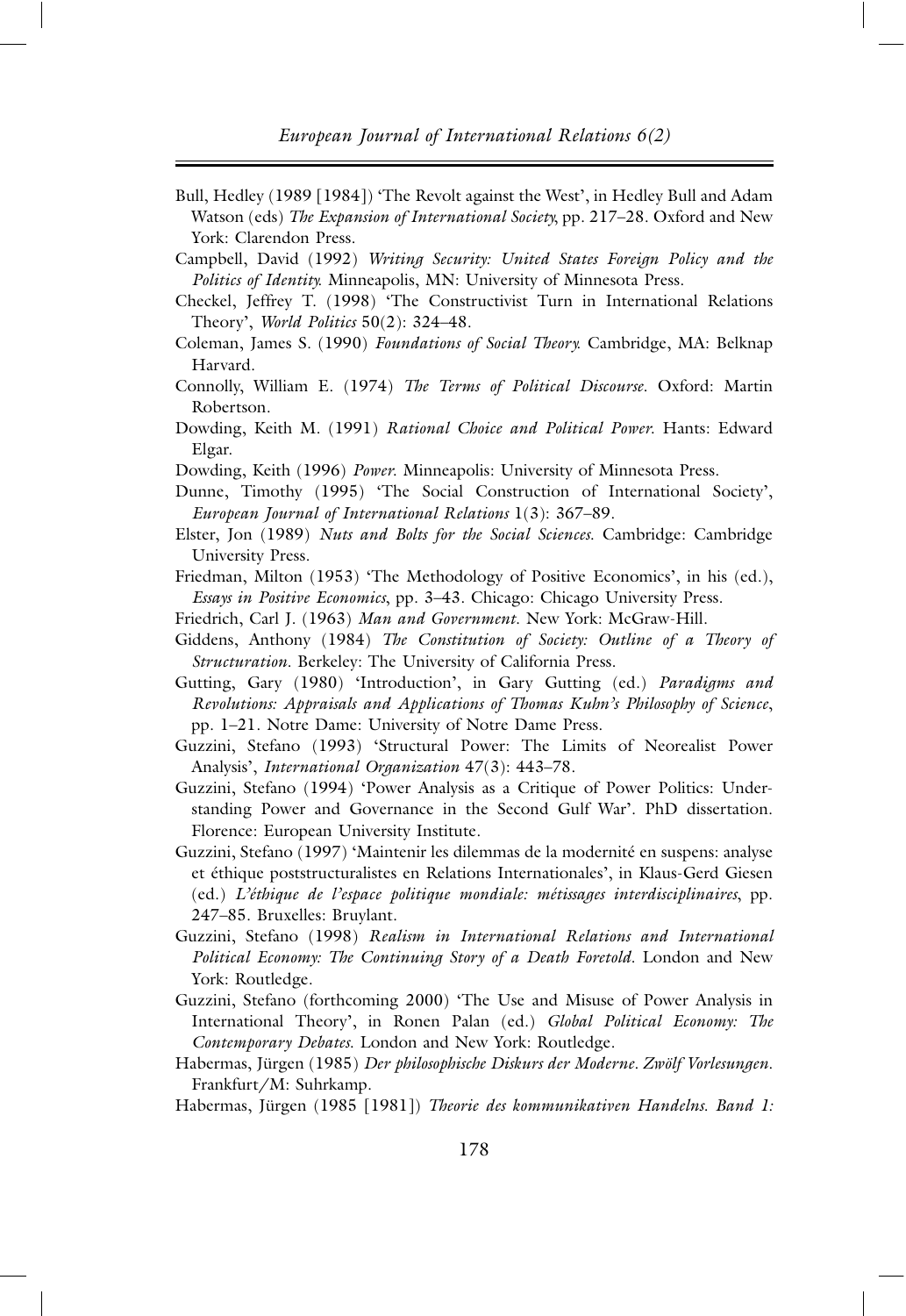*Handlungstrationalität und gesellschaftliche Rationalisierung*. Frankfurt/M: Suhrkamp.

- Hacking, Ian (1999) *The Social Construction of What?* Cambridge, MA: Harvard University Press.
- Hopf, Ted (1998) 'The Promise of Constructivism in International Relations Theory', *International Security* 23(1): 171–200.
- Jaeger, Hans-Martin (1996) 'Konstruktionsfehler des Konstruktivismus in den International Beziehungen', *Zeitschrift für Internationale Beziehungen* 3(2): 313–40.
- Jepperson, Ronald L., Alexander Wendt and Peter J. Katzenstein (1996) 'Norms, Identity and Culture in National Security', in Peter J. Katzenstein (ed.) *The Culture of National Security*, pp. 33–75. New York: Columbia University Press.
- Kaplan, Morton A. (1957) *System and Process in International Politics*. New York: John Wiley & Sons.
- Kaplan, Morton A. (1969 [1966]) 'Variants on Six Models of the International System', in James Rosenau (ed.) *International Politics and Foreign Policy: A Reader in Research and Theory*, pp. 291–303. New York: Free Press.
- Katzenstein, Peter, Robert O. Keohane and Stephen D. Krasner (1998) '*International Organization* and the Study of World Politics', *International Organization* 52(4): 645–85.
- Keohane, Robert O. (1984) *After Hegemony: Cooperation and Discord in the World Political Economy*. Princeton: Princeton University Press.
- Keohane, Robert O. (1989 [1987]) 'International Institutions: Two Approaches', in Robert O. Keohane (ed.) *International Institutions and State Power: Essays in International Relations Theory*, pp. 158–79. Boulder, CO: Westview Press.
- Kissinger, Henry A. (1969) *American Foreign Policy: Three Essays*. New York: W.W. Norton.
- Knorr, Klaus (1973) *Power and Wealth: The Political Economy of International Power*. London: Macmillan.
- Koslowski, Roy and Friedrich Kratochwil (1994) 'Understanding Change in International Politics: The Soviet Empire's Demise and the International System', *International Organization* 48(2): 215–47.
- Krasner, Stephen D. (1982) 'Regimes and the Limits of Realism: Regimes as Autonomous Variables', *International Organization* 36(2): 497–510.
- Kratochwil, Friedrich (1988) 'Regimes, Interpretation and the "Science" of Politics: A Reappraisal', *Millennium: Journal of International Studies* 17(2): 263–84.
- Kratochwil, Friedrich (1989) *Rules, Norms and Decisions: On the Conditions of Practical and Legal Reasoning in International Relations and Domestic Affairs*. Cambridge: Cambridge University Press.
- Kratochwil, Friedrich (1993) 'The Embarassment of Changes: Neo-realism and the Science of Realpolitik without Politics', *Review of International Studies* 19(1): 63–80.
- Kratochwil, Friedrich and Yosef Lapid (eds) (1996) *The Return of Culture and Identity in IR Theory*. Boulder, CO: Lynne Rienner.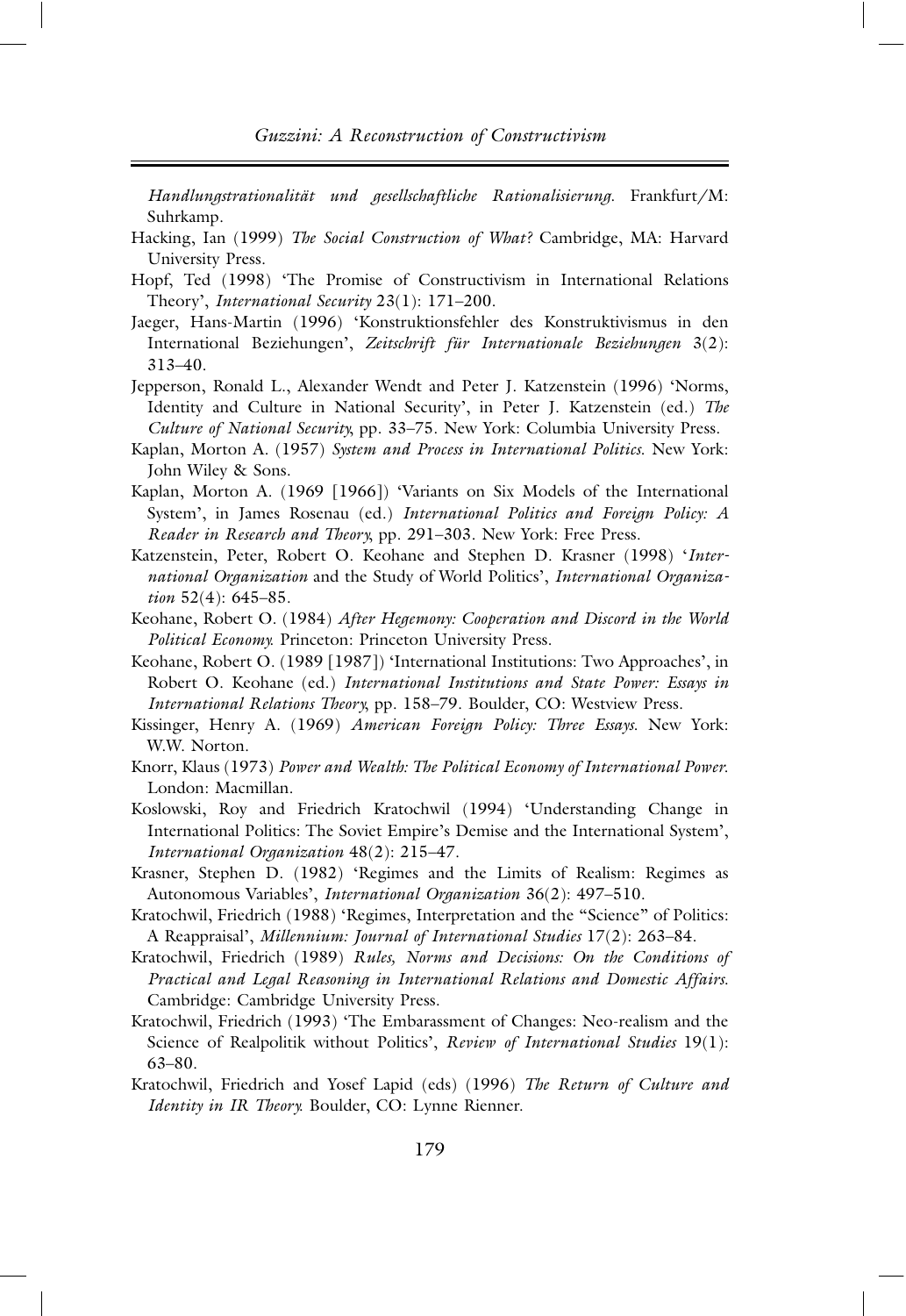- Kratochwil, Friedrich and John Gerard Ruggie (1986) 'International Organization: A State of the Art on an Art of the State', *International Organization* 40(4): 753–75.
- Kuhn, Thomas (1970) 'Reflections on my Critics', in Imre Lakatos and Alan Musgrave (eds) *Criticism and the Growth of Knowledge*, pp. 231–78. Cambridge: Cambridge University Press.
- Kuhn, Thomas (1970 [1962]) *The Structure of Scientific Revolutions*. Chicago: University of Chicago Press.
- Kymlicka, Will (1995) *Multicultural Citizenship: A Liberal Theory of Minority Rights*. Oxford: Clarendon Press.
- Lakatos, Imre (1970) 'Falsification and the Methodology of Scientific Research Programmes', in Imre Lakatos and Alan Musgrave (eds) *Criticism and the Growth of Knowledge*, pp. 91–196. Cambridge: Cambridge University Press.
- Lakoff, George (1991) 'Metaphor and War: The Metaphor System Used to Justify War in the Gulf', *Peace Research* 23(2&3): 25–32.
- Leander, Anna (forthcoming 2000) 'A "Nebbish Presence": The Neglect of Sociological Institutionalism in International Political Economy', in Ronen Palan (ed.) *Global Political Economy: Contemporary Theories*. London and New York: Routledge.
- Little, Richard (1989) 'Deconstructing the Balance of Power: Two Traditions of Thought', *Review of International Studies* 15(2): 87–100.
- Luke, Timothy W. (1991) 'The Discipline of Security Studies and the Codes of Containment: Learning from Kuwait', *Alternatives* 16: 315–44.
- Merlingen, Michael (1999) 'Die Relativität von Wahrheit dargestellt am Beispiel der Wirtschafts- und Währungsunion', *Zeitschrift für Internationale Beziehungen* 6 (1): 93–128.
- Morgenthau, Hans J. (1948) *Politics Among Nations: The Struggle for Power and Peace*. New York: Knopf.
- Morriss, Peter (1987) *Power: A Philosophical Analysis*. Manchester: Manchester University Press.
- Müller, Harald (1994) 'Internationale Beziehungen als kommunikatives Handeln. Zur Kritik der utilitaristischen Handlungstheorien', *Zeitschrift für Internationale Beziehungen* 1(1): 15–44.
- Neufeld, Mark (1993) 'Reflexivity and International Theory', *Millennium: Journal of International Studies* 22(1): 53–76.
- Neumann, Iver B. (1995) *Russia and the Idea of Europe: A Study in Identity and International Relations*. London and New York: Routledge.
- Nye, Joseph S., Jr (1990) 'Soft Power', *Foreign Policy* (80): 153–71.
- Onuf, Nicholas Greenwood (1989) *World of our Making: Rules and Rule in Social Theory and International Relations*. Columbia, SC: University of South Carolina Press.
- Patomäki, Heikki (1992) 'What Is It That Changed with the End of the Cold War? An Analysis of the problem of Identifying and Explaining Change', in Pierre Allan and Kjell Goldmann (eds) *The End of the Cold War: Evaluating Theories of International Relations*, pp. 179–225. Dordrecht: Martinus Nijhoff Publishers.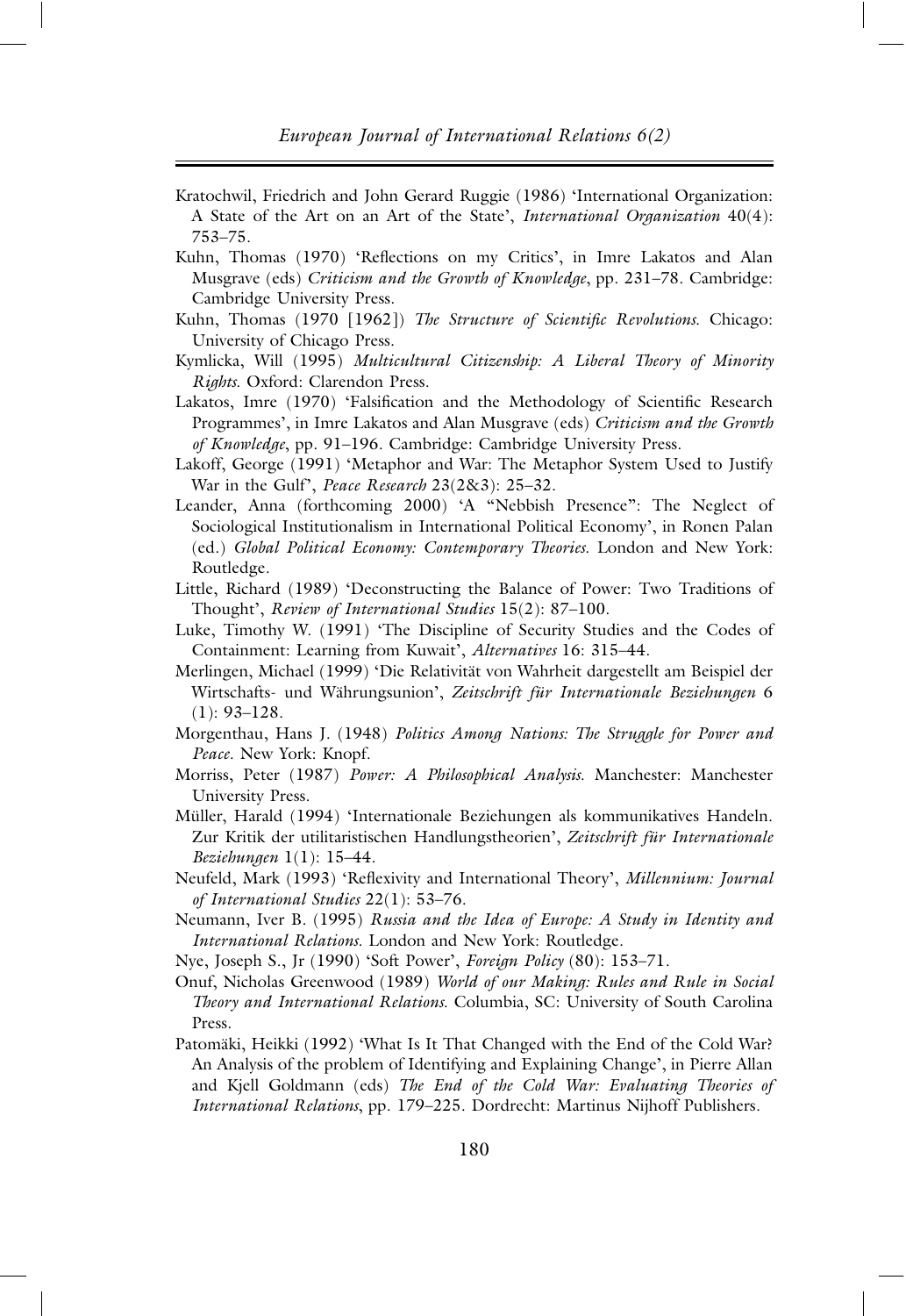- Patomäki, Heikki (1996) 'How to Tell Better Stories about World Politics', *European Journal of International Relations* 2(1): 105–33.
- Patomäki, Heikki and Colin Wight (1999) 'After Postpositivism? The Promises of Critical Realism', unpublished manuscript.
- Polsby, Nelson W. (1980) *Community, Power and Political Theory*. New Haven, CN: Yale University Press.
- Risse, Thomas (1998) '*Let's Argue!' Persuasion and Deliberation in International Relations.* Paper presented at the Joint Meeting of the ISA and ECPR/IR, Vienna.
- Risse-Kappen, Thomas (1994) 'Ideas do not Float Freely: Transnational Coalitions, Domestic Structures, and the End of the Cold War', *International Organization* 48(2): 185–214.
- Risse-Kappen, Thomas (1995) 'Reden ist nicht billig. Zur Debatte um Kommunikation und Rationalität', *Zeitschrift für Internationale Beziehungen* 2(1): 171–84.
- Ruggie, John Gerard (1998) *Constructing the World Polity: Essays on International Institutionalization*. London and New York: Routledge.
- Said, Edward (1979) *Orientalism*. New York: Vintage Books.
- Schlichte, Klaus (1998) 'La Françafrique postkolonialer Habitus und Klientelismus in der französischen Afrikapolitik', *Zeitschrift für Internationale Beziehungen* 5(2): 309–43.
- Schmalz-Bruns, Rainer (1995) 'Die Theorie des kommunikative Handelns eine Flaschenpost? Anmerkungen zur jüngsten Theoriedebatte in den Internationalen Beziehungen', *Zeitschrift für Internationale Beziehungen* 2(2): 347–70.
- Schutz, Alfred (1962 [1953]) 'On the Methodology of the Social Sciences', in his (ed.) *The problem of social reality*, pp. 3–47. The Hague, Boston and London: Martinus Nijhoff Publishers.
- Searle, John R. (1995) *The Construction of Social Reality*. New York: The Free Press.
- Sparti, Davide (1992) *Se un leone potesse parlare. Indagine sul comprendere e lo spiegare*. Firenze: Sansoni.
- Sparti, Davide (1996) *Soggetti al tempo. Identità personale tra analisi filosofica e costruzione sociale*. Milano: Feltrinelli.
- Strange, Susan (1987) 'The Persistent Myth of Lost Hegemony', *International Organization* 41(4): 551–74.
- Taylor, Charles (1992) *Multiculturalism and the Politics of Recognition*. Princeton: Princeton University Press.
- Taylor, Philip M. (1992) *War and the Media: Propaganda and Persuasion in the Gulf War*. Manchester and New York: Manchester University Press.
- Walker, R.B.J. (1980) 'Political Theory and the Transformation of World Politics'. *Princeton University: World Order Studies Program*, Occasional Paper No. 8.
- Walker, R.B.J. (1990) 'Security, Sovereignty, and the Challenge of World Politics', *Alternatives* XV(1): 3–27.
- Walker, R.B.J. (1991) 'State, Sovereignty and the Articulation of Political Space/ Time', *Millennium: Journal of International Studies* 20(3): 445–61.